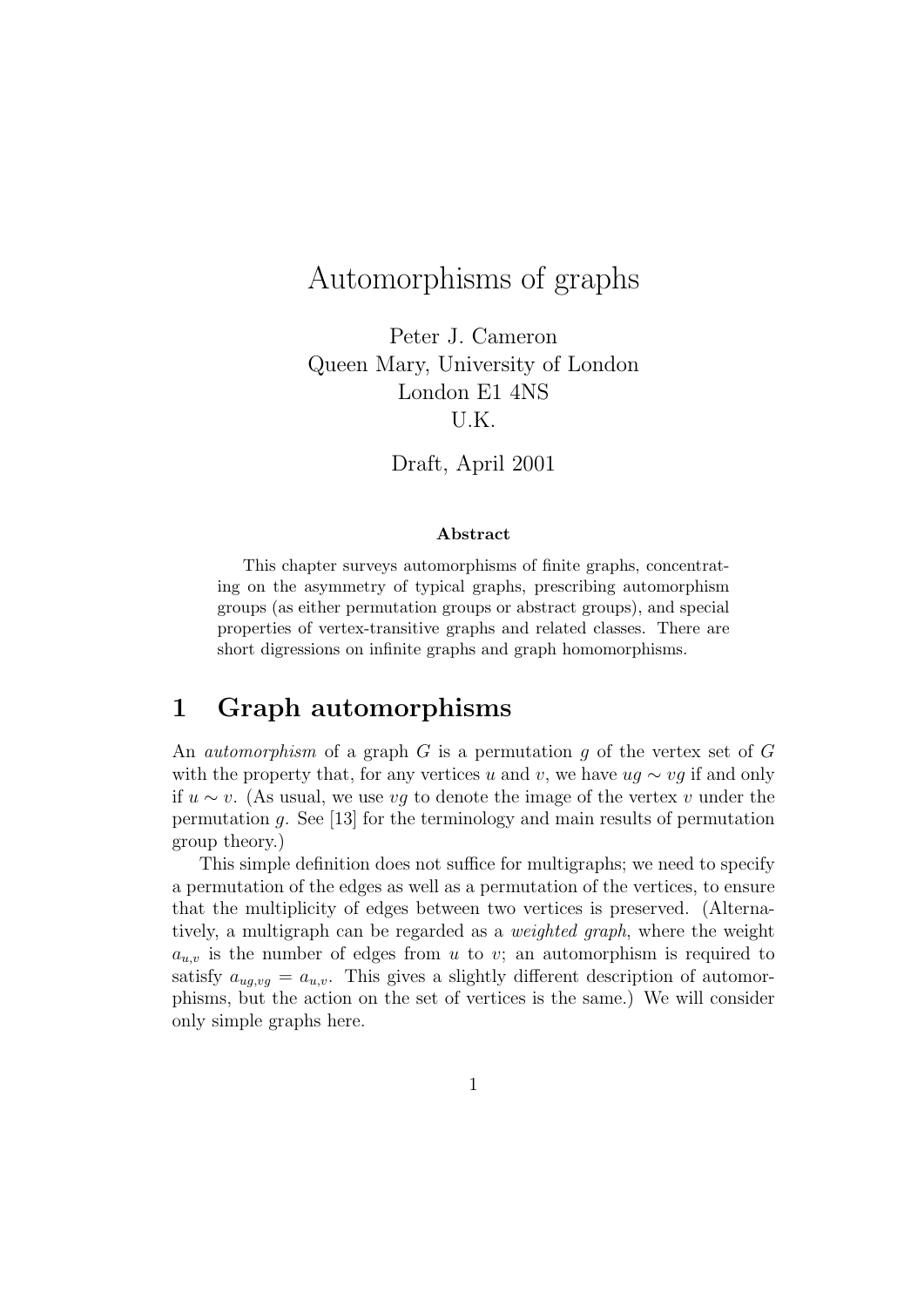The set of all automorphisms of a graph  $G$ , with the operation of composition of permutations, is a *permutation group* on  $VG$  (a subgroup of the symmetric group on  $VG$ ). This is the *automorphism group* of  $G$ , denoted Aut(G). We describe any subgroup H of Aut(G) as a group of automorphisms of  $G$ , and refer to  $Aut(G)$  as the full automorphism group.

More generally, an *isomorphism* from a graph  $G$  to a graph  $H$  is a bijection f from the vertex set of G to that of H such that  $uf \sim wf$  (in H) if and only if  $u \sim v$  (in G). We say that G and H are *isomorphic* (written  $G \cong H$ ) if there is an isomorphism between them.

Among its other jobs, the automorphism group arises in the enumeration of graphs, specifically in the relation between counting labelled and unlabelled graphs. A *labelled graph* on  $n$  vertices is a graph whose vertex set is  $\{1,\ldots,n\}$ , while an *unlabelled graph* is simply an isomorphism class of *n*element graphs. Now the number of labellings of a given unlabelled graph G on *n* vertices is  $n!/|\text{Aut}(G)|$ . For a labelling is given by a bijective function F from  $\{1, \ldots, n\}$  to  $VG$ ; there are n! such functions, and two of them (say  $F_1$  and  $F_2$ ) define the same labelled graph if and only if there is an automorphism g such that  $F_2(i) = F_1(i)g$  for all  $i \in \{1, ..., n\}$ . Figure 1 shows the three labellings of the path of length 2 (a graph whose automorphism group has order 2).



Figure 1: Labellings

The automorphism group is an algebraic invariant of a graph. Here are some simple properties. First, some notation:

• The direct product  $\mathcal{G}_1 \times \mathcal{G}_2$  of two permutation groups  $\mathcal{G}_1$  and  $\mathcal{G}_2$  (acting on sets  $\Omega_1$  and  $\Omega_2$ ) is the permutation group on the disjoint union  $\Omega_1 \cup \Omega_2$  whose elements are ordered pairs  $(g_1, g_2)$  for  $g_i \in \mathcal{G}_i$ ; the action is given by

$$
v(g_1,g_2)=\left\{\begin{matrix} v g_1 & \text{if } v\in \Omega_1,\\ v g_2 & \text{if } v\in \Omega_2.\end{matrix}\right.
$$

This notion extends to the direct product of any number of permutation groups.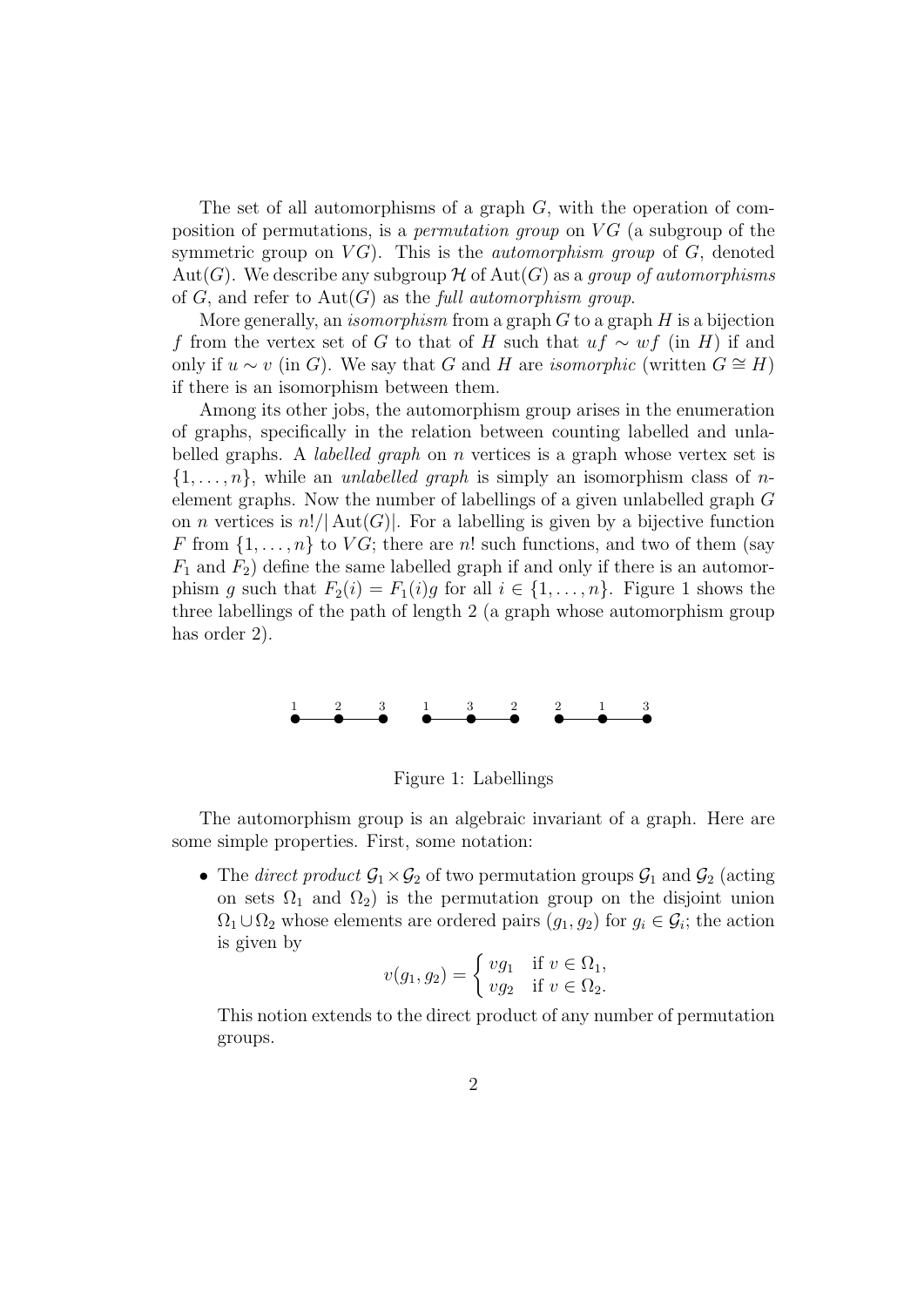- If  $\mathcal{G}_2$  is a permutation group on  $\{1, \ldots, n\}$ , then the *wreath product*  $\mathcal{G}_1 \wr \mathcal{G}_2$  is generated by the direct product of n copies of  $\mathcal{G}_1$ , together with the elements of  $\mathcal{G}_2$  acting on these n copies of  $\mathcal{G}_1$ .
- Finally,  $S_n$  is the symmetric group on  $\{1, \ldots, n\}$ .
- **Theorem 1.1** (a) A graph and its complement have the same automorphism group.
	- (b) Let the connected components of G consist of  $n_1$  copies of  $G_1, \ldots, n_r$ copies of  $G_r$ , where  $G_1, \ldots, G_r$  are pairwise non-isomorphic. Then

 $\text{Aut}(G) = (\text{Aut}(G_1) \wr S_{n_1}) \times \cdots \times (\text{Aut}(G_r) \wr S_{n_r}).$ 

 $(c)$  Aut $(K_n) = S_n$ .

In view of these results, we can reduce questions about automorphism groups to the case when the graphs are connected.

A recent survey with somewhat different emphasis is that of Babai and Goodman [5]. In addition, no serious student should be without the book [28], which contains surveys of a number of aspects of graph symmetry.

## 2 Algorithmic aspects

Two algorithmic questions arising from the above definitions are *graph iso*morphism and finding the automorphism group. The first is a decision problem:

#### Graph Isomorphism

Instance: Graphs G and H.

Question: Is  $G \cong H?$ 

The second problem requires output. Note that a subgroup of  $S_n$  may be superexponentially large in terms of  $n$ ; but any subgroup has a generating set of size  $O(n)$ , which specifies it in polynomial space.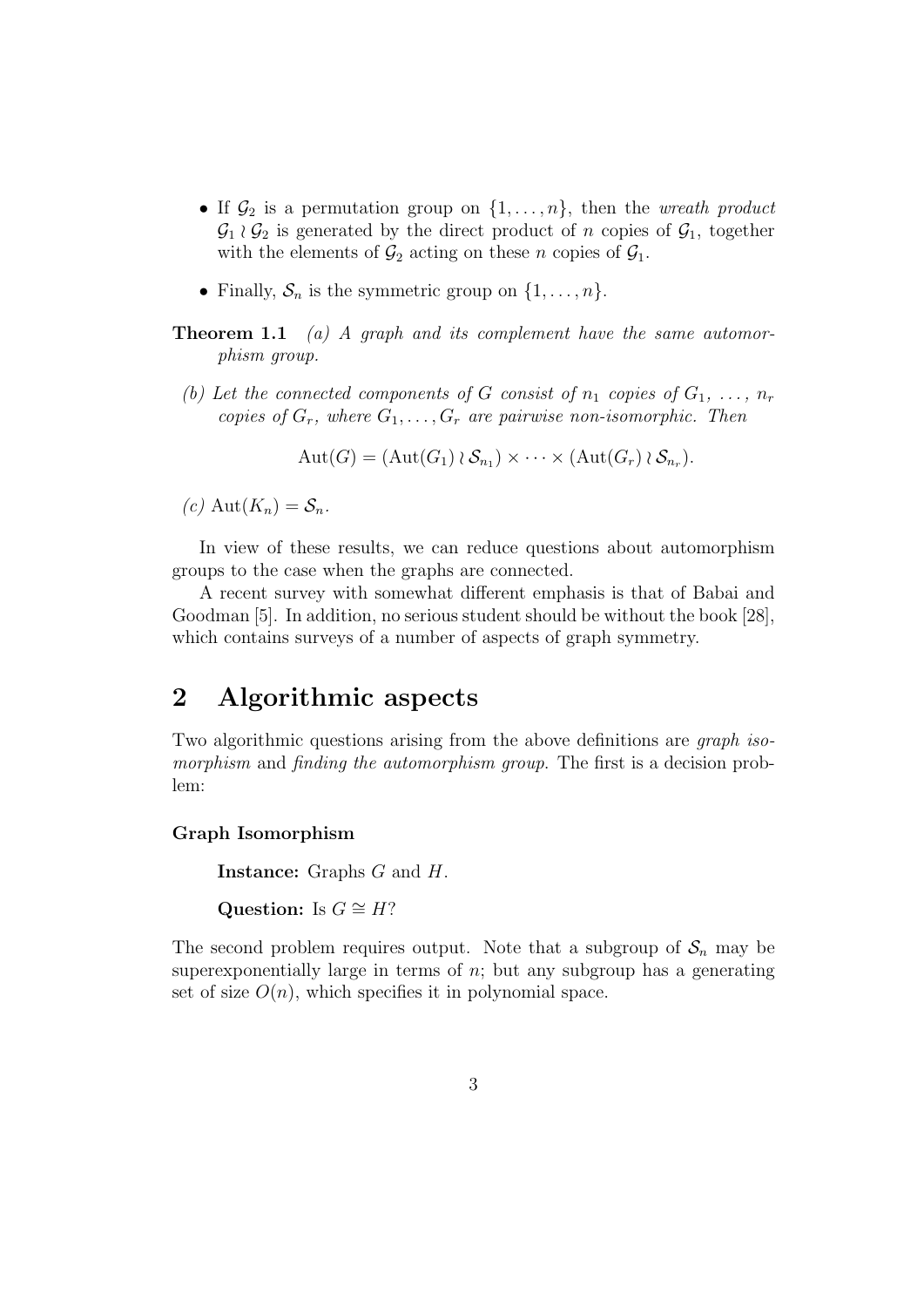#### Automorphism group

Instance: A graph G.

**Output:** Generating permutations for  $Aut(G)$ .

The two problems are closely related. Indeed, the first has a polynomial reduction to the second. For suppose that we are given two graphs G and H. By complementing if necessary, we may assume that both G and H are connected. Now suppose that we can find generating permutations for  $Aut(K)$ , where K is the disjoint union of G and H. Then G and H are isomorphic if and only if some generator interchanges the two connected components.

Conversely, if we can solve the graph isomorphism problem, we can at least check whether a graph has a non-trivial automorphism, by attaching distinctive "gadgets" at each of its vertices and checking whether any pair of the resulting graphs are isomorphic. (Finding generators for the automorphism group may be harder.)

The exact status of these two problems is unresolved. They belong to a select group of problems which belong to NP but are not known either to belong to P nor to be NP-complete. For some particular classes of graphs, notably graphs of bounded valency [43] and graphs with bounded eigenvalue multiplicity [7], the isomorphism problem is known to be polynomial. See [23] for the fundamentals of computational complexity.)

In practice, these questions can be resolved for graphs with thousands of vertices. Chapter ?? gives an account of the algorithms used and their implementation.

It turns out that, for almost all graphs, the algorithmic questions can be answered very quickly. However, "almost all" does not include some of the most interesting graphs, including strongly regular graphs (discussed in Chapter ??).

# 3 Automorphisms of typical graphs

The smallest graph (apart from the one-vertex graph) whose automorphism group is trivial is shown in Figure 2.

However, small graphs are (as usual) not a reliable guide here. Erdős and Rényi [16] showed: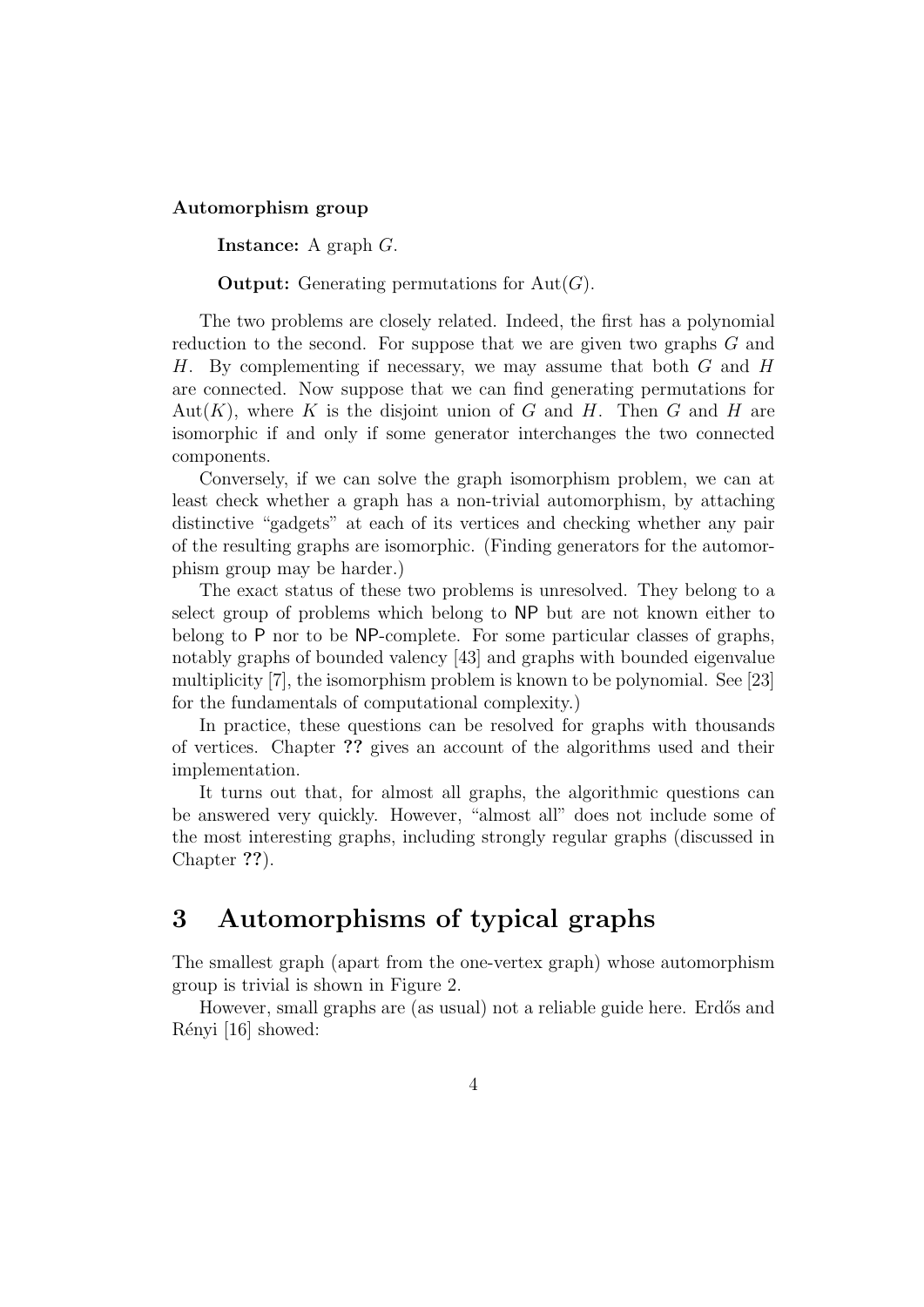

Figure 2: An asymmetric graph

#### Theorem 3.1 Almost all graphs have no non-trivial automorphisms.

That is, the proportion of graphs on  $n$  vertices which have a non-trivial automorphism tends to zero as  $n \to \infty$ . This is true whether we take labelled or unlabelled graphs. As noted in the introduction, the theorem implies that almost all graphs can be labelled in  $n!$  different ways, so that the number of unlabelled graphs on *n* vertices is asymptotically  $2^{n(n-1)/2}/n!$ . (There are clearly  $2^{n(n-1)/2}$  labelled graphs on the vertex set  $\{1,\ldots,n\}$ , since we can choose whether or not to join each pair of vertices by an edge.) There are now good estimates for the error term in the asymptotic expansion; it arises from graphs with non-trivial symmetry, and so these estimates quantify the theorem.

In fact, more is true. There are various methods for *canonical labelling* of a graph (for example, choosing the lexicographically least labelled graph in the isomorphism class). For almost all graphs, the canonical labelling is unique, and can be found in polynomial time; for such graphs, we can verify efficiently that their automorphism groups are trivial. Typically, graphs with regularity properties, such as strongly regular graphs (Chapter ??), are hard for canonical labelling algorithms, even when their automorphism groups are trivial.

The theorem remains true for various special classes of graphs including regular graphs of fixed valency  $k > 2$  (we can even allow the valency to grow, not too rapidly, with n: see [59]), or the prolific strongly regular graphs of Latin square or Steiner triple system type discussed in Chapter ?? (this uses the fact that almost all Latin squares or Steiner triple systems have no non-trivial automorphisms).

Other methods of quantifying the theorem can be found. For example, given any graph, we can alter it so that some two vertices have the same neighbour sets by altering at most  $n/2$  adjacencies. The resulting graph has an automorphism interchanging the two vertices and fixing all others.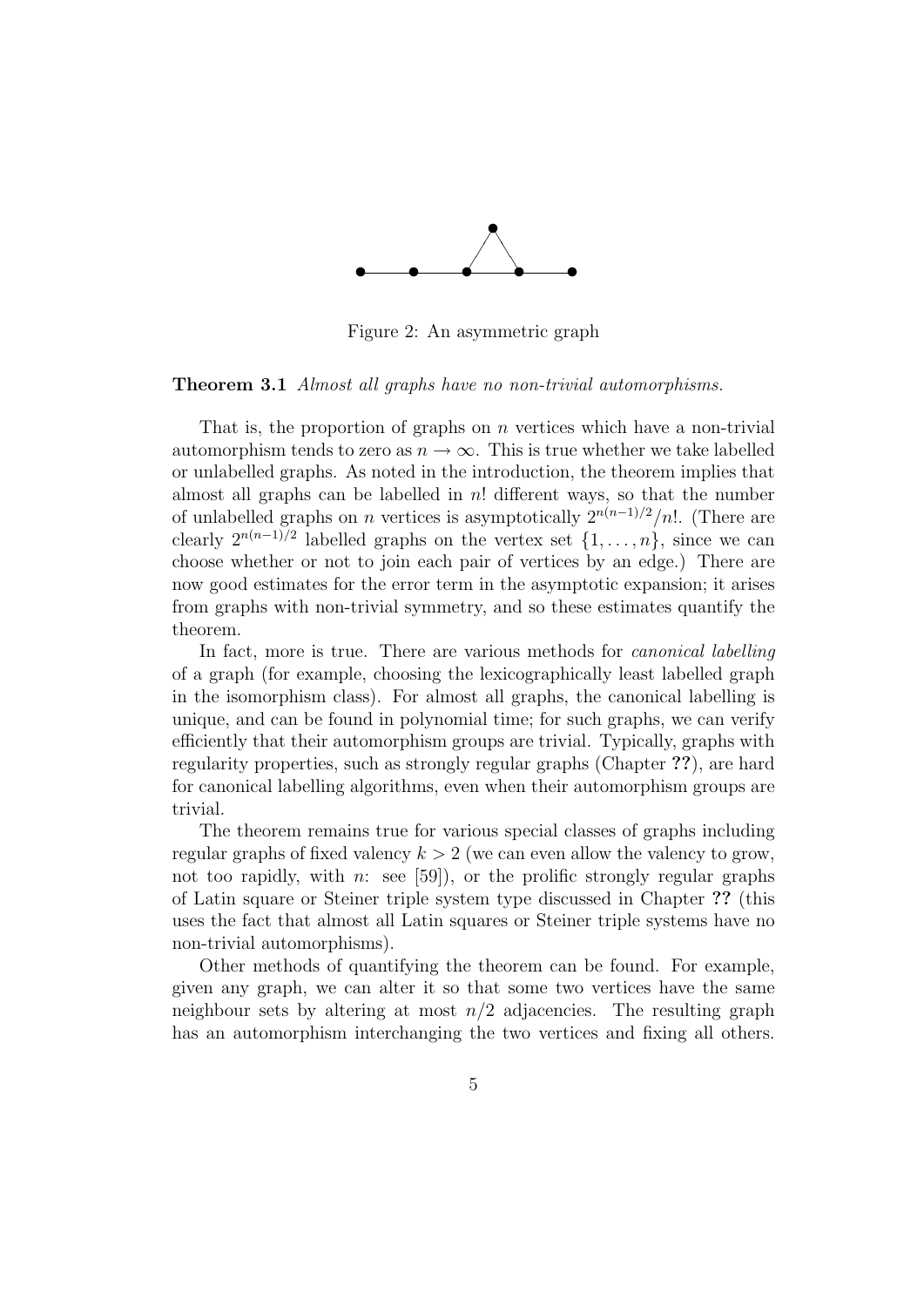Erdős and Rényi [16] showed that, for almost all graphs, this is the "shortest" distance to symmetry".

### 4 Permutation groups

The question, "Which permutation groups are the full automorphism groups of graphs?", has no easy answer. Given a permutation group  $\mathcal G$  on a set  $\Omega$ , we can describe all the graphs on which G acts as follows. There is a coordinatewise action of  $\mathcal G$  on  $\Omega \times \Omega$ , given by  $(u, v)q = (uq, vq)$ . Let U be the set of all orbits of G on  $\Omega \times \Omega$  which consist of pairs of distinct elements. There is a natural *pairing* of orbits in  $U$ , where the orbit paired with  $O$  is  $O^* = \{(v, u) : (u, v) \in O\}$ . Now let S be any subset of U which contains the orbit paired with each of its members, and define a graph  $G(S)$  on the vertex set  $\Omega$  by the rule that  $u \sim v$  in  $G(S)$  if and only if  $(u, v) \in O$  for some  $O \in S$ . Then  $G(S)$  is a simple graph admitting G as a group of automorphisms; and every such graph arises by this construction.

The construction easily adapts to other classes of graphs. For directed graphs, drop the requirement that  $S$  is closed under pairing; for graphs with loops, include all orbits on  $\Omega \times \Omega$ , not just those consisting of pairs of distinct elements; and for multigraphs, allow multisets of orbits. It is also very practical: instead of having to list all the edges in order to specify a graph, we need only give a set of orbit representatives. Chapter ?? describes how to exploit this observation.

A permutation group  $\mathcal G$  on  $\Omega$  is said to be 2-closed if every permutation of  $\Omega$  which preserves all the G-orbits in  $\Omega \times \Omega$  belongs to G. More generally, the 2-closure of  $\mathcal G$  is the group of permutations which preserve all the  $\mathcal G$ -orbits. These concepts was introduced by Wielandt [56].

Now, for any graph G, the group  $Aut(G)$  is 2-closed; for the edge set of G is a union of orbits of  $Aut(G)$ , and so is preserved by its 2-closure. The converse fails, but not too badly: in fact, a permutation group  $\mathcal G$  is 2-closed if and only if it is the full automorphism group of an edge-coloured directed graph. (We associate a colour with each  $\mathcal{G}$ -orbit on pairs.)

However, it is not easy to decide if a permutation group is 2-closed.

The construction of a graph from a permutation group has been reversed; many of the sporadic simple groups discovered in the mid-twentieth century were constructed as groups of automorphisms of particular graphs. The simplest such construction is that of Higman and Sims [36]: the vertex set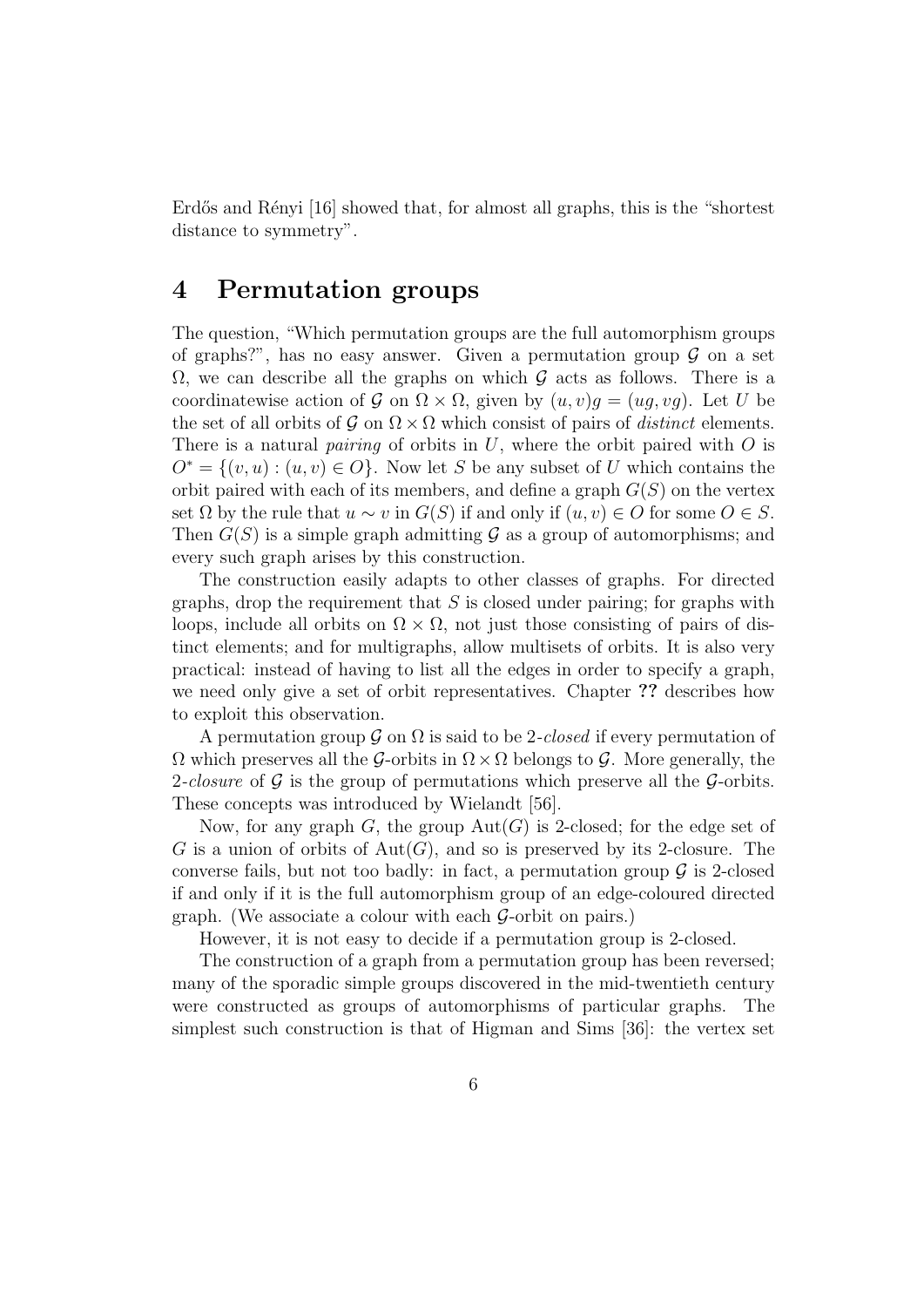consists of a special symbol  $\infty$  together with the 22 points and 77 blocks of the so-called Witt design  $\mathcal{W}_{22}$ . We join  $\infty$  to all the points; we join a point and a block if and only if they are incident; and we join two blocks if and only if they are disjoint. It is clear that the automorphism group of  $\mathcal{W}_{22}$  acts as a group of automorphisms of the graph, fixing  $\infty$ . It is not too hard to show that the full automorphism group is transitive; it contains the Higman–Sims simple group as a subgroup of index 2.

In the case of the Fischer groups [18], the group and the graph are even more closely related. The vertices of the graph are the elements of a particular conjugacy class of involutions in the group, two vertices being joined if and only if the involutions don't commute.

### 5 Abstract groups

If we consider groups as abstract algebraic objects rather than as concrete permutation groups, a clear-cut result is possible. Frucht [20] proved:

Theorem 5.1 Every group is the automorphism group of a graph. If the group is finite, the graph can be taken to be finite.

Subsequently, Frucht [21] showed that every group is the automorphism group of a trivalent graph. This has inspired a large number of similar results. We call a class  $\mathcal C$  of structures universal if every finite group is the automorphism group of a structure in  $\mathcal{C}$ . The combined results of Frucht, Sabidussi, Mendelsohn, Babai, Kantor, and others show that the following types of graph or other structures are universal: graphs of valency  $k$  for any fixed  $k > 2$ ; bipartite graphs; strongly regular graphs; Hamiltonian graphs; k-connected graphs, for  $k > 0$ ; k-chromatic graphs, for  $k > 1$ ; switching classes of graphs; lattices; projective planes (possibly infinite); Steiner triple systems; symmetric designs (BIBDs).

Here, for example, the universality of Steiner triple systems is shown by using a graph to construct an STS with the same symmetry; then the universality of strongly regular graphs is shown by taking the line graphs of Steiner triple systems (see Chapter ??). The structures are finite in all cases except projective planes. (Whether every finite group is even a subgroup of the automorphism group of a finite projective plane is an open problem.)

Another class of results involves structures for which there is some obvious restriction on the automorphism group. For example, a tournament cannot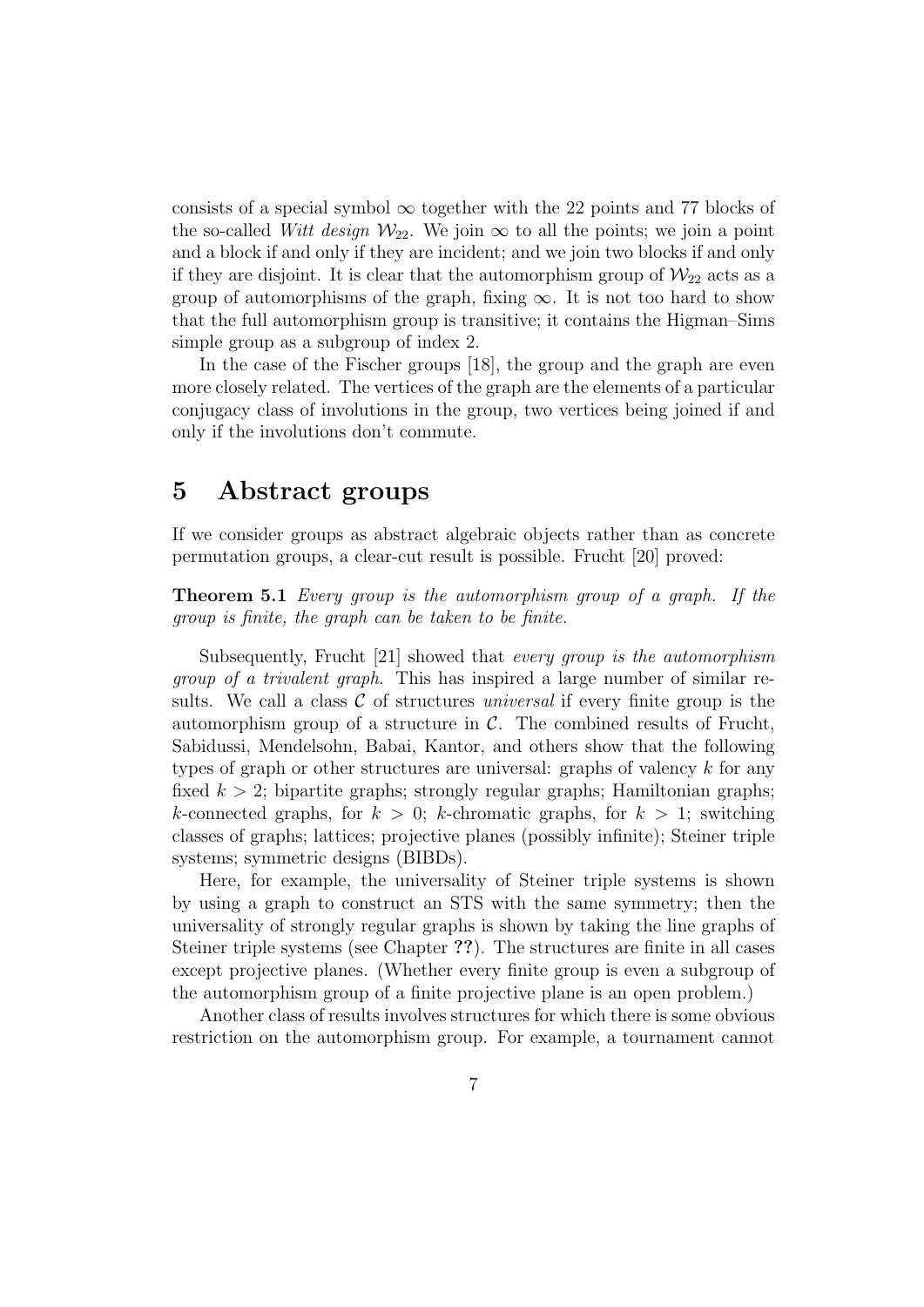admit an automorphism of order 2 (such an automorphism would necessarily interchange the ends of some arc) and so the automorphism group has odd order. This is the only restriction; Moon [46] showed that every group of odd order is the automorphism group of a tournament.

Pólya observed that not every group is the automorphism group of a tree: More precisely, the class of automorphism groups of trees is the smallest class containing the trivial group and closed under direct product and the operations 'wreath product with the symmetric group  $S_n$  of degree n' for each  $n > 1$ .

Automorphism groups of trees are of further importance in group theory. Any finite tree has either a vertex or an edge which is fixed by all automorphisms, according as it is central or bicentral. Things are very different for infinite trees. We say that a group  $\mathcal G$  acts freely on a tree T if no non-identity element of  $\mathcal G$  fixes any vertex or edge of T. Now Serre [49] showed:

#### **Theorem 5.2** A group is free if and only if it acts freely on a tree.

This simple observation has led to the so-called Bass–Serre theory in combinatorial group theory, describing certain group constructions (amalgamated free products and HNN-extensions) in terms of their actions on a tree. See Dicks and Dunwoody [15] for an account of this.

Usually such a precise description does not exist. For example, every composition factor of the automorphism group of a planar graph is either a cyclic group or an alternating group. More generally, Babai showed:

**Theorem 5.3** If  $\mathcal G$  is the automorphism group of a graph embeddable in the orientable surface of genus k, then there is a number  $f(k)$  such that any composition factor of  $\mathcal G$  is cyclic, alternating, or of order at most  $f(k)$ .

Still more generally Babai [2] showed that no class of finite graphs which is closed under subgraphs and contractions can be universal, except for the class of all graphs.

We could quantify Frucht's Theorem by asking: given a group  $\mathcal{G}$ , what is the smallest number of vertices of a graph G with  $Aut(G) = G$ ? This function will behave in a very erratic fashion. For example, the symmetric group  $S_n$ is the automorphism group of the null graph on  $n$  vertices, but the smallest graph whose automorphism group is the alternating group  $A_n$  has about  $2<sup>n</sup>$  vertices (the exact number was calculated by Liebeck [41]). Clearly this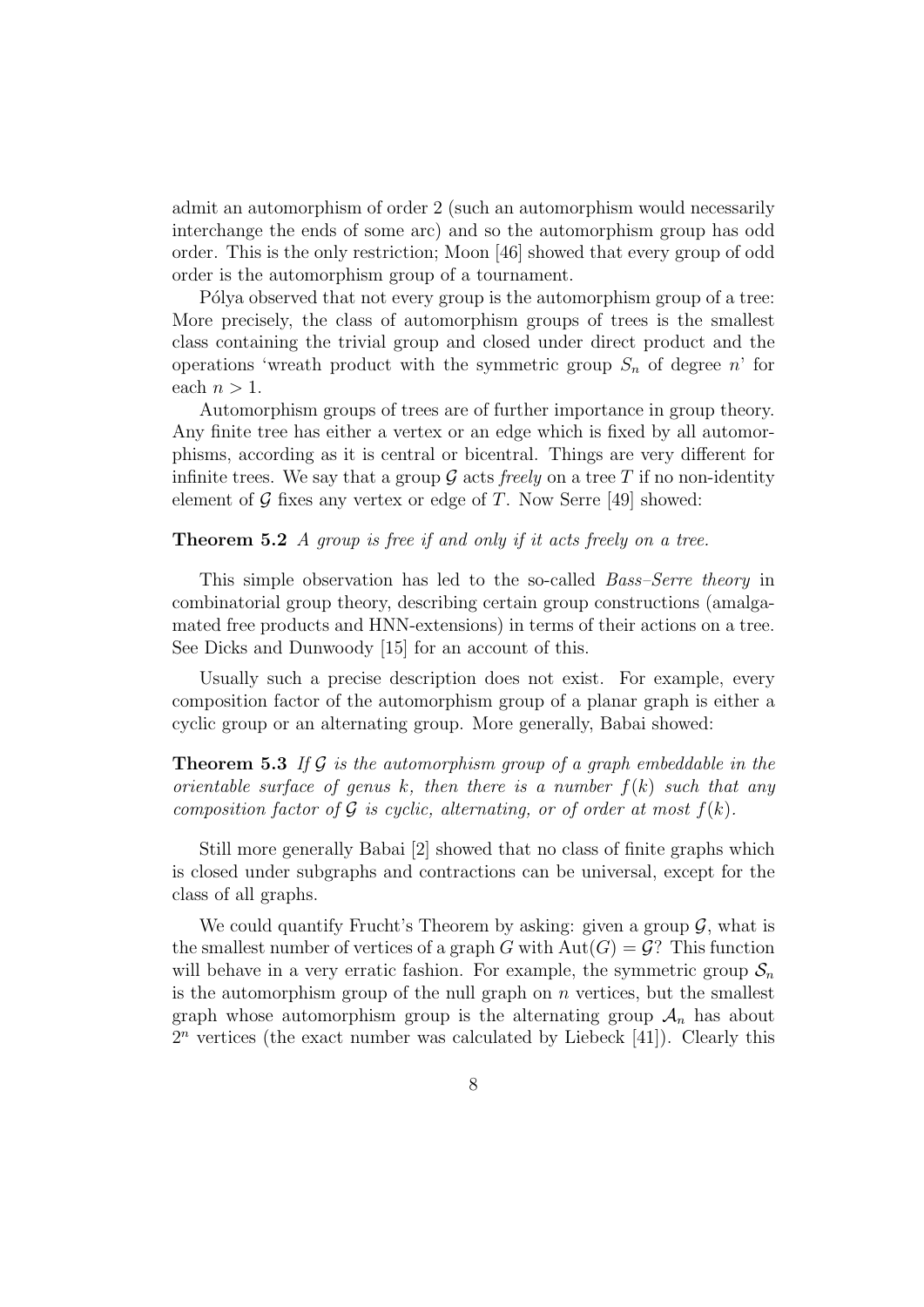number is not smaller than the degree of the smallest faithful permutation representation of  $G$ ; this has been investigated in detail by Babai *et al.* [6].

Other measures of the "size" of the graph could be used; for example, the number of edges, or the number of orbits of  $\mathcal G$  on vertices or edges. See [5] for a survey of results on these questions.

Given that almost all graphs admit only the trivial group, we might wonder if perhaps Frucht's Theorem can be strengthened to state that almost all graphs which admit a given group  $\mathcal G$  in fact have  $\mathcal G$  as their full automorphism group. This holds for some but not all groups. Cameron [9] proved the following theorem:

**Theorem 5.4** Given a group  $\mathcal{G}$ , consider those n-vertex graphs whose automorphism group contains  $G$ . The proportion of such graphs whose automorphism group is precisely G tends to a limit  $a(G)$  as  $n \to \infty$ .

The limit  $a(G)$  is a rational number, but unlike the case where G is the trivial group, it is not necessarily 1. For example, if  $\mathcal G$  is the dihedral group of order 10, then the limit is  $1/3$ . This is because, of those graphs which admit  $\mathcal{G}$ , almost all have  $\mathcal{G}$  acting on a set of five vertices and fixing the rest of the graph. (A random graph admitting G consists of a random graph on  $n-5$ vertices, and five 'special' vertices on which  $\mathcal G$  acts as the symmetry group of a pentagon, all joined to the same random subset of the other  $n-5$  vertices.) The induced subgraph on the five special vertices may be a complete graph, a null graph, or a 5-cycle; only in the third case is  $\mathcal G$  the full group (almost surely).

In fact,  $a(G) = 1$  if and only if G is a direct product of symmetric groups. For abelian groups  $\mathcal{G}$ ,  $a(\mathcal{G}) = 1$  if  $\mathcal{G}$  is an elementary abelian 2-group (possibly trivial), and  $a(G) = 0$  otherwise; but the values of  $a(G)$  for metabelian groups are dense in the unit interval.

It would be interesting to know whether similar results hold under hypotheses tending to work against such very local symmetries. For example, does a similar result hold for regular graphs?

# 6 Cayley graphs

A permutation group  $\mathcal G$  is regular if it is transitive and only the identity stabilises a point. Any regular action can be identified with the action of the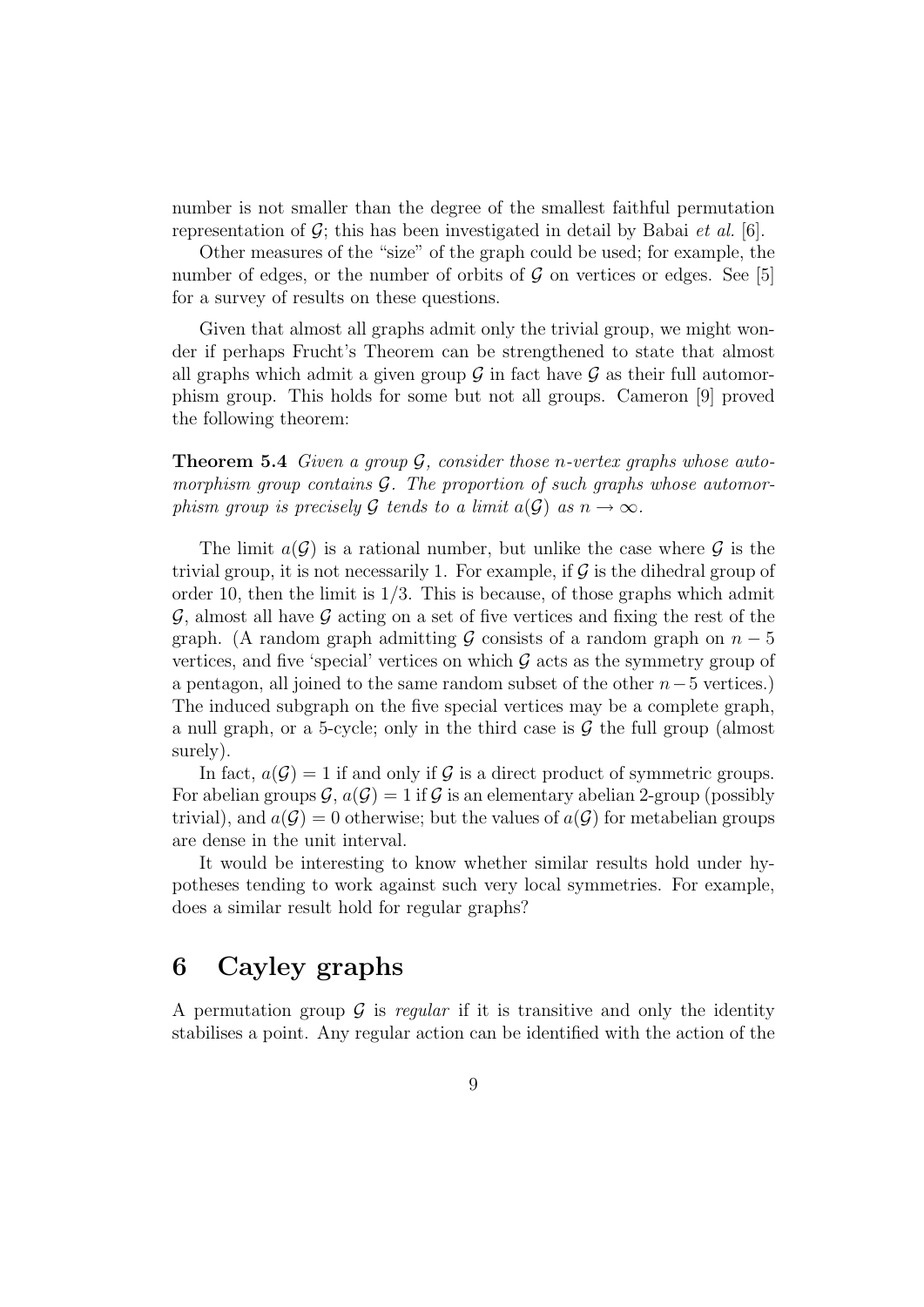group on itself by right multiplication, where the group element  $g$  induces the permutation  $x \mapsto xq$  of G. This is the action used by Cayley to show that every group is isomorphic to a permutation group.

The orbits on pairs of this group are parametrised by group elements: they have the form  $O_g = \{(x, gx) : x \in \mathcal{G}\}\)$  for  $g \in \mathcal{G}$ . The orbit paired with  $O_g$  is  $O_{g^{-1}}$ . So our description of a G-invariant graph specialises in the following way.

Let S be a subset of  $\mathcal{G}$ , closed under taking inverses, and not containing the identity. The *Cayley graph*  $Cay(\mathcal{G}, S)$  has vertex set  $\mathcal{G}$ , and edges  $\{x, sx\}$  for all  $s \in S$ ,  $x \in \mathcal{G}$ .

Since G is a subgroup of  $Aut(Cay(\mathcal{G}, S))$ , this Cayley graph is necessarily vertex-transitive (see the next section). It is connected if and only if the set  $S$  generates  $\mathcal G$ . Readers are warned that many authors use a different convention: the action of the group is by left multiplication, and the edges have the form  $\{x, xs\}$  for  $s \in S$ ,  $x \in \mathcal{G}$ . (The difference is immaterial.)

A *graphical reqular representation* or GRR of a group  $\mathcal G$  is defined to be a graph for which the regular action of  $\mathcal G$  is the full automorphism group, that is, a Cayley graph  $Cay(\mathcal{G}, S)$  with  $Aut(Cay(\mathcal{G}, S)) = \mathcal{G}$ . A considerable amount of effort went into the determination of groups which have GRRs. The problem was finally solved by Hetzel [35] in the soluble case and Godsil [25] in general. First note that abelian groups of exponent greater than 2 never have GRRs, since any Cayley graph for the abelian group  $\mathcal G$  also admits the automorphism  $g \mapsto g^{-1}$ . A generalised dicyclic group  $\mathcal G$  is a group having a cyclic subgroup  $H$  of index 2 and an element g of order 4 such that  $g^{-1}hg = h^{-1}$  for all  $h \in \mathcal{H}$ . (The quaternion group of order 8 is an example.) The theorem is as follows:

**Theorem 6.1** Let G be a finite group. Then G has a GRR if and only if  $\mathcal{G}$ is not an abelian group of exponent greater than 2 or a generalised dicyclic group and is not one of thirteen exceptional groups (with orders at most 32).

What about *random Cayley graphs* for  $G$ , obtained by including inverse pairs of non-identity elements in S with probability  $\frac{1}{2}$ ? Babai and Godsil [4] conjectured that, except for the two infinite classes in the theorem, almost all Cayley graphs for  $\mathcal G$  are GRRs (that is, the probability that a random Cayley graph is a GRR tends to 1 as  $|\mathcal{G}| \to \infty$ ). They proved that this is true in some cases (for example, non-abelian nilpotent groups of odd order).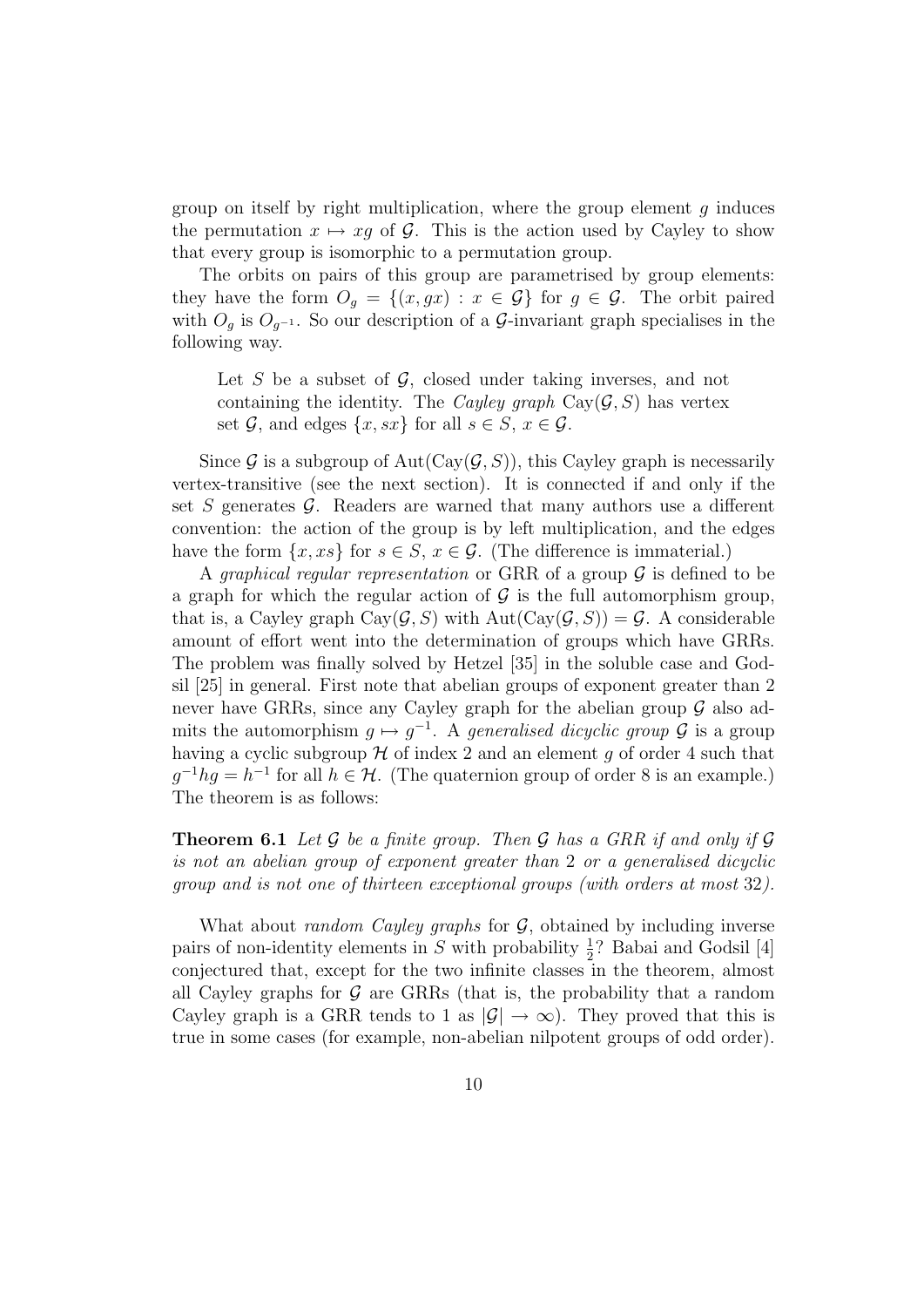Random Cayley graphs have other useful properties; for example, they are often expanders (Alon and Roichman [1]).

### 7 Vertex-transitive graphs

A graph  $G$  is vertex-transitive if the automorphism group of  $G$  acts transitively on the vertex set of G.

Any vertex-transitive graph has a description as a *Schreier coset graph*, generalising the representation of a Cayley graph above: we replace group elements by cosets of a subgroup  $H$  of  $G$  as vertices of the graph, and for adjacency, in place of an inverse-closed set of elements we use an inverseclosed set of double cosets of  $H$  in  $G$ . Sabidussi [47] used this representation to show that any vertex-transitive graph has a multiple which is a Cayley graph. (Here, a *multiple* of  $G$  is obtained by replacing each vertex by a coclique of size  $k$ , and each edge by all possible edges between the corresponding cocliques, for some  $k$ .)

Not every vertex-transitive graph is a Cayley graph.The smallest counterexample is, not surprisingly, the Petersen graph: it has no automorphism of order 2 which fixes no vertex. McKay and Praeger [44] have considered the class of non-Cayley vertex-transitive graphs.

Marušič and Jordan independently made the conjecture that any vertextransitive graph has a group of automorphisms which acts semiregularly on vertices (that is, the stabiliser of any vertex is the identity, but the subgroup is not required to be transitive). This conjecture was extended by Klin, who conjectured that any 2-closed permutation group contains such a subgroup. The conjecture is still open, though Giudici [24] has made substantial progress on it recently.

Obviously, vertex-transitive graphs are regular. However, they have some special properties which are not shared by all regular graphs. From the work of Mader, Watkins, Little, Grant, Holton, Babai, and others, we take the following list. A graph is vertex-primitive if there is no equivalence relation on the vertex set preserved by all automorphisms, apart from the trivial relations (equality and the 'universal' equivalence).

Theorem 7.1 Let G be a k-regular, connected, vertex-transitive graph of order n. Then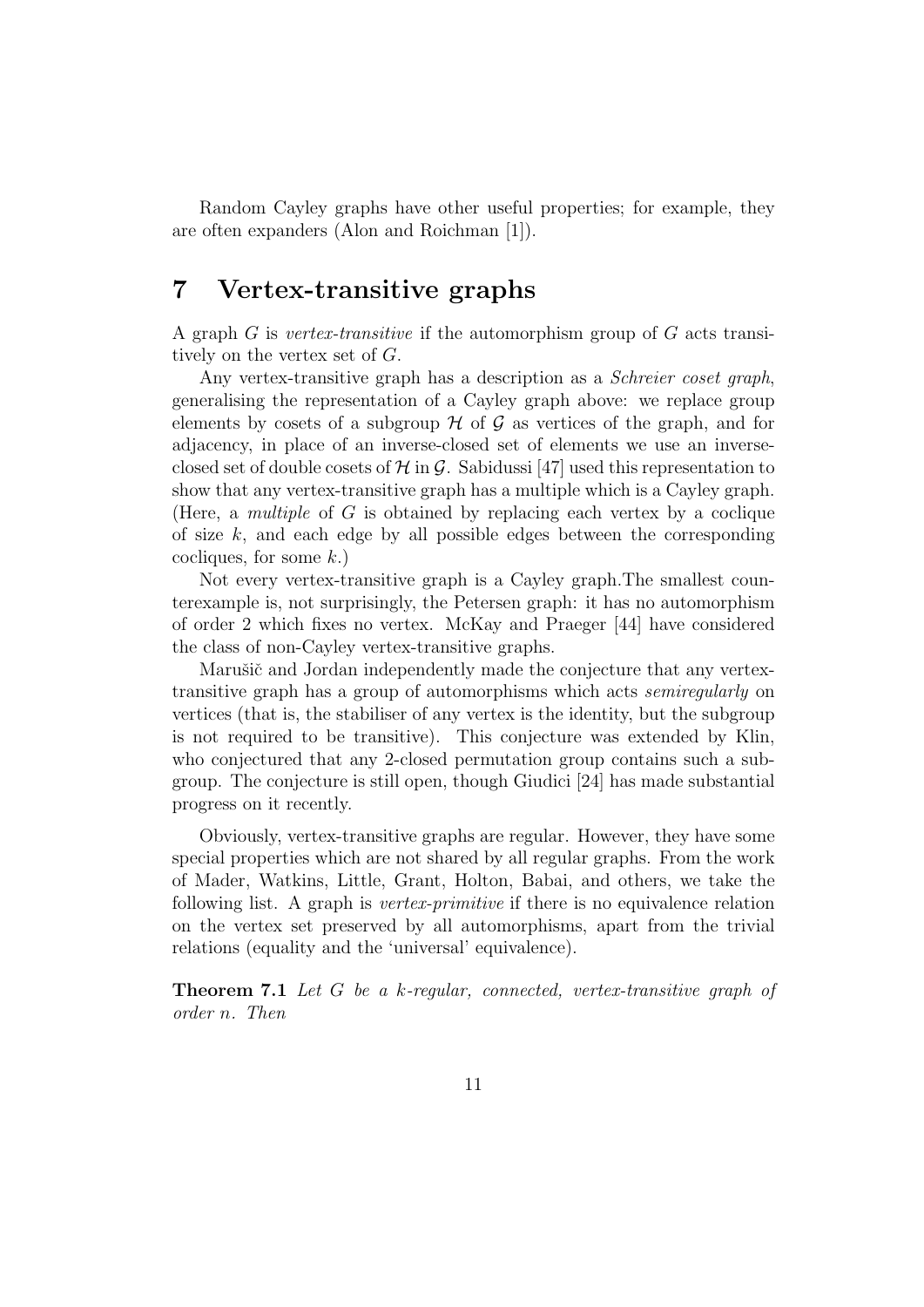(a) G is  $\frac{2}{3}$  $\frac{2}{3}(k+1)$ ]-connected (even k-connected if it is vertex-primitive), and is k-edge-connected;

(b) G has a 1-factor if n is even;

(b) G has a 1-factor if n is even;<br>(c) G has a cycle of length at least  $\sqrt{6n}$ ;

 $(d)$  the product of the clique number and the independence number of  $G$ is at most n.

It has been conjectured that, with finitely many exceptions, a connected vertex-transitive graph is Hamiltonian. The Petersen graph, of course, is one of these exceptions: it has a Hamiltonian path but no Hamiltonian circuit. Only four exceptional graphs are currently known; all have Hamiltonian paths.

The *Hadwiger number* of a graph is the smallest  $k$  for which some component of the graph can be contracted to the complete graph  $K_k$ . Recently, Babai [3] and Thomassen [50] have obtained structure theorems for connected vertex-transitive graphs with prescribed Hadwiger number. A graph is toroidal if it is embeddable in the torus It is ring-like if the vertices can be partitioned into sets  $S_0, \ldots, S_{n-1}$ , such that all edges join vertices in the same set or in consecutive sets (mod  $n$ ), and the automorphism group induces a cyclic or dihedral group on this family of sets.

Theorem 7.2 A sufficiently large connected vertex-transitive graph with Hadwiger number k is either toroidal or ring-like (with the cardinalities of the sets  $S_i$  bounded by a function of the Hadwiger number in the ring-like case).

Clearly, arbitrarily large toroidal vertex-transitive graphs can be obtained as quotients of plane lattices (for example, rectangular grids with opposite sides identified). The proof of this substantial result involves many geometrical ideas, including isoperimetric inequalities for the hyperbolic plane.

A related result of Thomassen [51] shows that there are only finitely many vertex-transitive graphs of given genus  $q \geq 3$ .

Two properties weaker than vertex-transitivity but stronger than regularity are walk-regularity and neighbourhood-regularity. The first of these is touched on in Chapter ??; here we consider the second.

Let a graph H be given. A graph G is locally H if, for any vertex  $v \in VG$ , the induced subgraph on the set if neighbours of  $v$  is isomorphic to  $H$ . A graph is *neighbourhood-regular* if it is locally  $H$  for some  $H$ .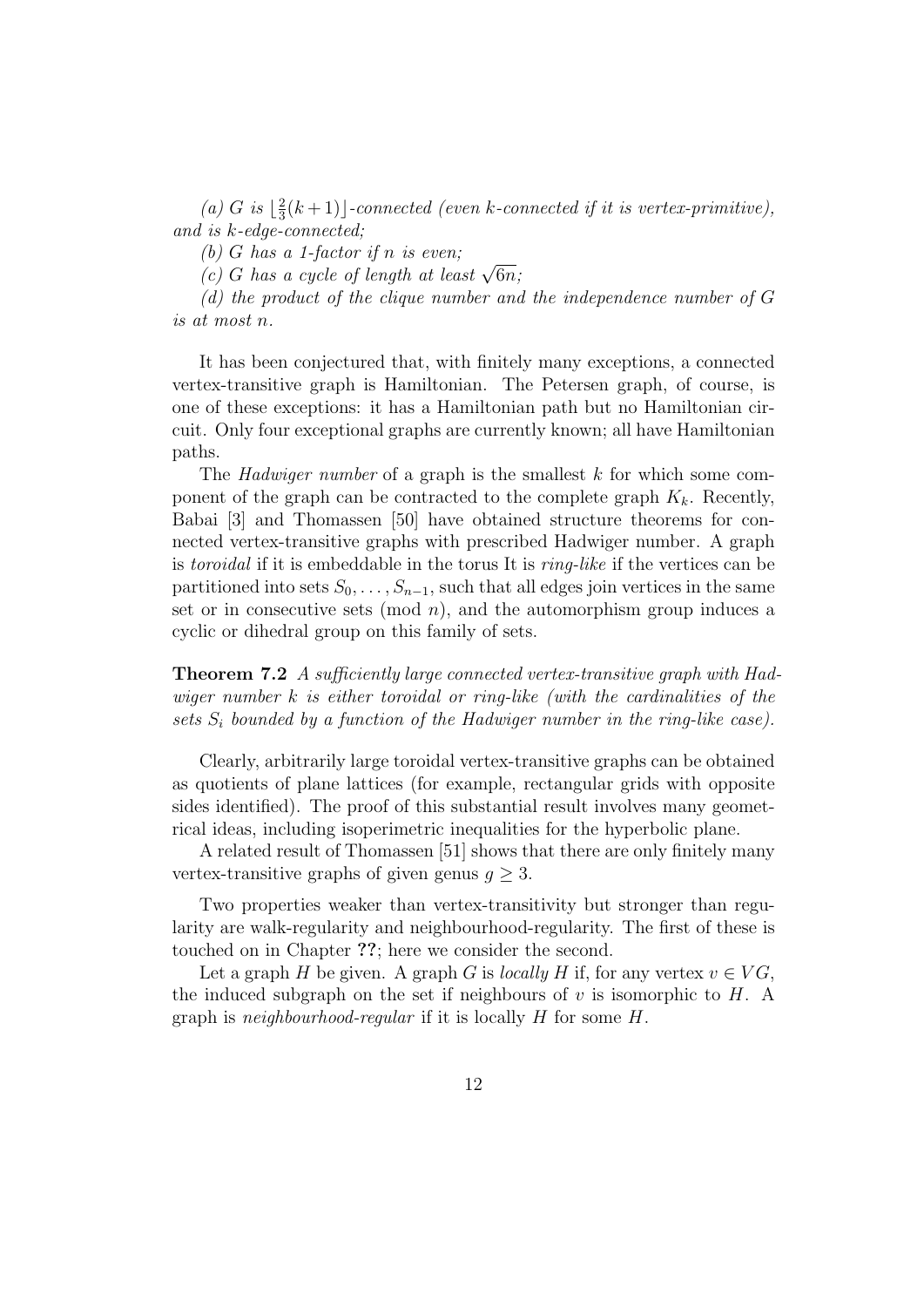The problem of deciding whether, for given  $H$ , there is a graph which is locally  $H$ , is recursively unsolvable [8, 57]. Nevertheless, there are a number of positive results. For example:

- For various graphs  $H$ , all graphs which are locally  $H$  have been determined. See Hall [32] for locally Petersen graphs, for example.
- If  $H$  is regular and connected with girth at least 6, then there are infinite graphs which are locally  $H$  (Weetman [54]).
- If  $H$  is regular with diameter 2 and satifies some extra conditions, then every graph which is locally  $H$  is finite (Weetman [55]).

A property of graphs which does not obviously relate to symmetry but turns out to imply vertex-transitivity is compactness. The basic results on this concept are due to Tinhofer [52]. To define it, we note that any permutation g of  $\{1, \ldots, n\}$  can be represented by a permutation matrix  $P(q)$ , and that  $q \in Aut(G)$  if and only if  $P(q)$  commutes with A, that is,  $AP(q) = P(q)A$ , where A is the adjacency matrix of G.

A matrix M is doubly stochastic if its entries are non-negative and all its row and column sums are equal to 1. By Birkhoff's Theorem (see Chapter ??, Theorem 4.2), any doubly stochastic matrix is a convex combination of permutation matrices.

The graph  $G$ , with adjacency matrix  $A$ , is said to be *compact* if every doubly stochastic matrix  $M$  which commutes with  $A$  is a convex combination of permutation matrices which commute with  $A$ , that is, automorphisms of  $A$ .

The set of doubly stochastic matrices which commute with  $A$  is a polytope. So, if  $G$  is compact, its automorphisms are precisely the extreme points of this polytope, and so they can be found efficiently by linear programming. Birkhoff's Theorem shows that the complete graph is compact.

The meaning of compactness for arbitrary graphs is somewhat mysterious. But for regular graphs, we have the following. Note that if a graph is compact then so is its complement.

**Theorem 7.3** Let G be a compact connected regular graph. Then any two vertices of G can be interchanged by an automorphism of G. In particular, G is vertex-transitive.

The converse of this theorem is false. If G is compact and regular with valency k, then  $(1/k)A$  is a doubly stochastic matrix commuting with A, and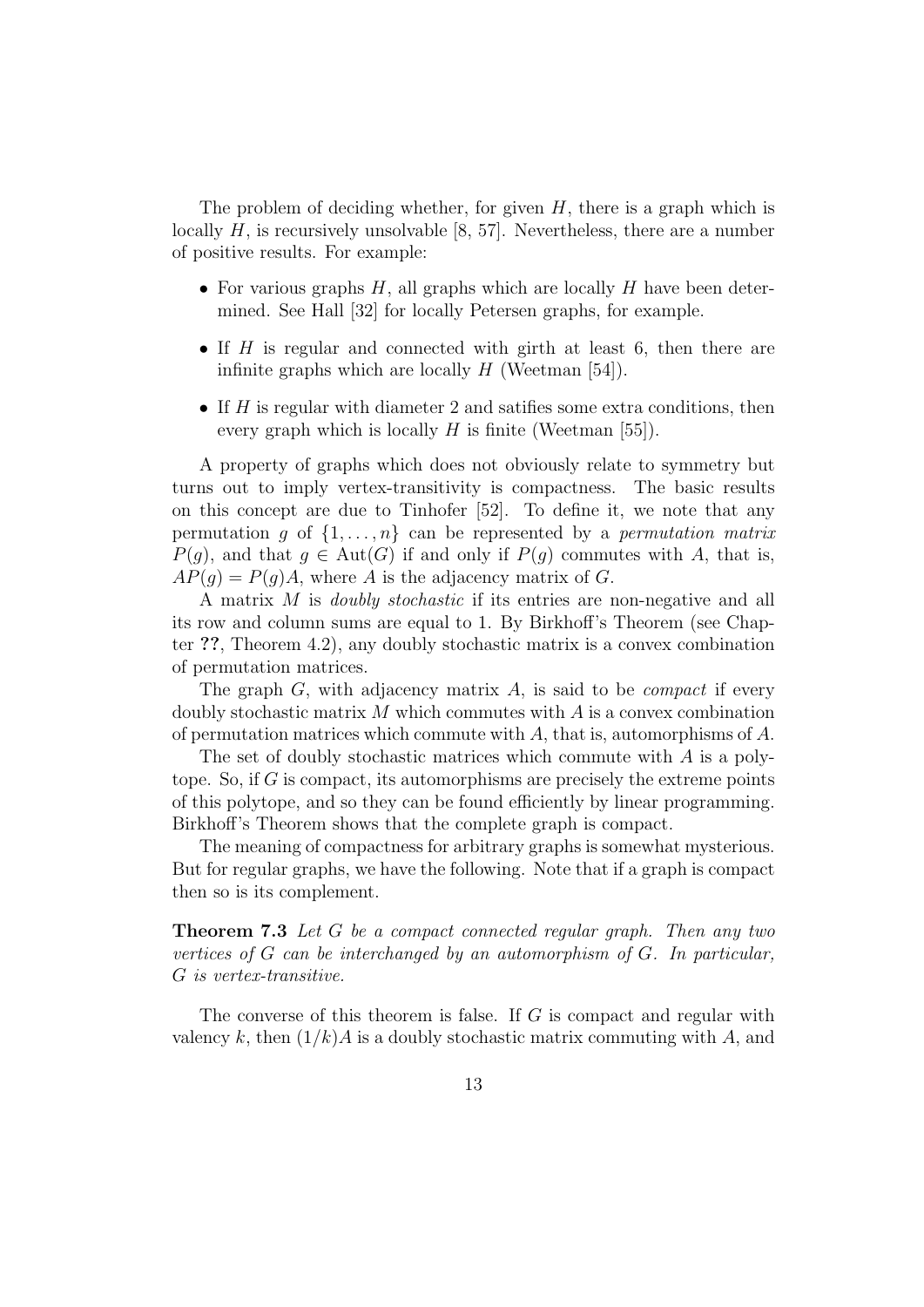so is a convex combination of automorphisms. Each such automorphism g has the property that  $vq \sim v$  for all vertices v. However, many vertextransitive graphs (for example, the Petersen graph) have no non-identity automorphisms with this property.

For more on compact graphs, see Godsil [14]. A more general concept called weak compactness is considered by Evdokimov et al. [17].

#### 8 Higher symmetry

Symmetry conditions related to (and mostly stronger than) vertex-transitivity have had a lot of attention, often using group-theoretic techniques. One of the simplest is edge-transitivity, which usually implies vertex-transitivity; indeed, an edge-transitive graph which is not vertex-transitive is bipartite, and the bipartite blocks are the orbits of the automorphism group. (The complete bipartite graph  $K_{m,n}$ ) with  $m \neq n$  is a simple example.) There are also graphs which are vertex-transitive and edge-transitive but not arc-transitive, where an arc is a directed edge (or ordered pair of adjacent vertices).

For arc-transitive graphs, the connection between graph and group becomes particularly strong. We refer to Chapter ?? for a survey.

A strengthening of arc-transitivity is distance-transitivity, where we require the automorphism group to act transitively on pairs of vertices at distance i for  $i = 0, 1, \ldots, d$ , where d is the diameter of the graph. A major research effort directed at the determination of all such graphs is discussed in Chapter ??.

An even stronger symmetry condition is homogeneity: a graph  $G$  is homogeneous if any isomorphism between (finite) induced subgraphs extends to an automorphism of G. The finite homogeneous graphs were determined by Sheehan and Gardiner (see [22]):

Theorem 8.1 A finite homogeneous graph is one of the following:

- a disjoint union of complete graphs of the same size;
- a regular complete multipartite graph;
- the 5-cycle  $C_5$ :
- the line graph of  $K_{3,3}$ .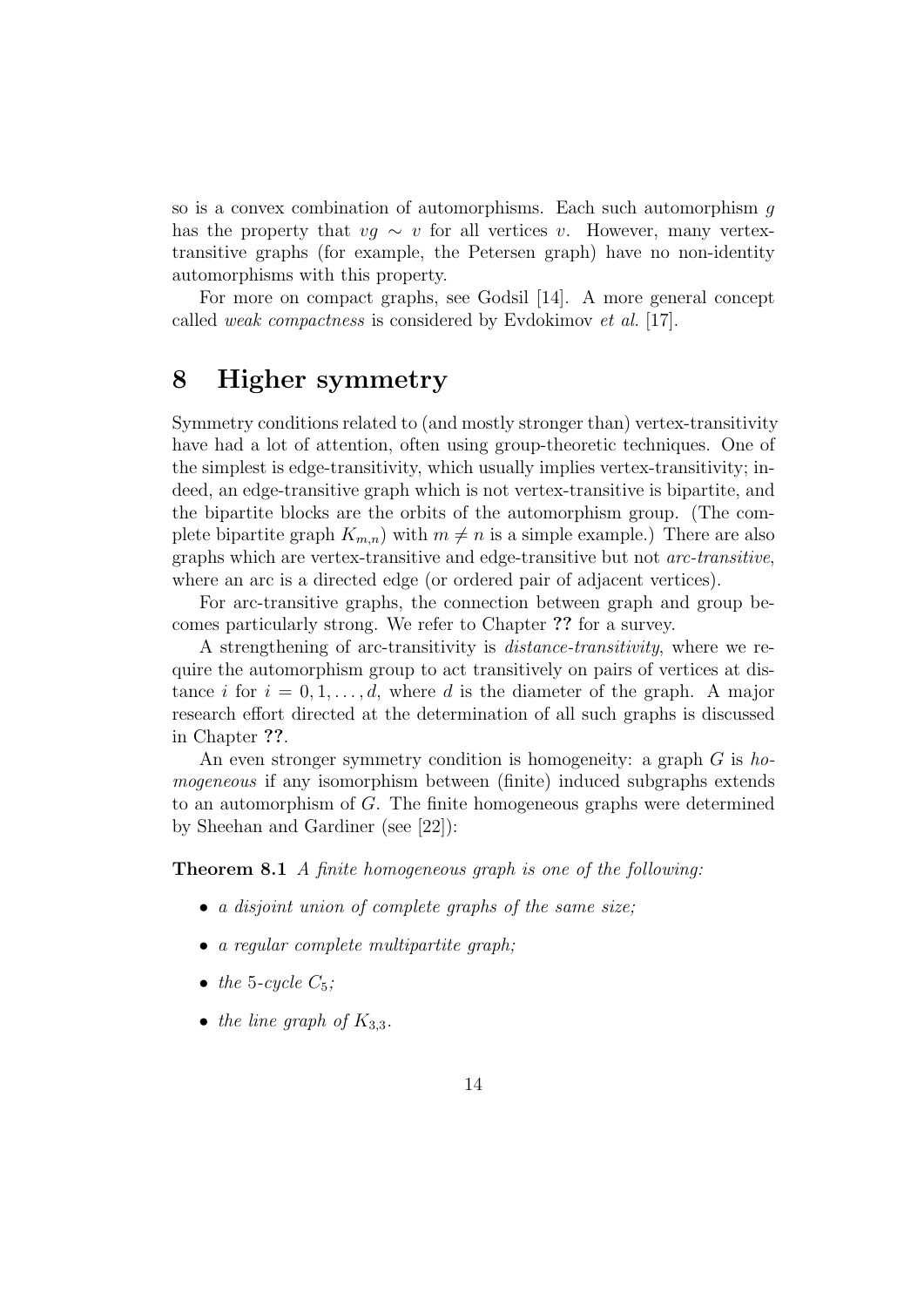More generally, we say that a graph  $G$  is *t*-homogeneous if any isomorphism between induced subgraphs of size at most t extends to an automorphism of G. Now t-homogeneity obviously implies the combinatorial property  $C(t)$  defined in Chapter ??. The list of graphs which satisfy  $C(5)$  is the same as the list of homogeneous graphs in the preceding theorem, so the hypothesis may be weakened to 5-homogeneity.

#### 9 Infinite graphs

We turn now to infinite graphs. Here, there are two very different areas of research, the first for locally finite graphs (those in which every vertex has finite valency), and the second for general graphs (but usually requiring homogeneity or some model-theoretic notions).

For a locally finite graph, the notion of an end (introduced by Halin [30] in graph theory, though used earlier by group theorists) is crucial. A ray is a one-way-infinite path in a graph. König's Infinity Lemma [39] shows that any infinite, locally finite, connected graph contains a ray. Let  $\mathcal{R}(G)$  be the set of rays in G. We define an equivalence relation  $\equiv$  on  $\mathcal{R}(G)$  by the rule that  $R_1 \equiv R_2$  if there is a ray  $R_3$  intersecting both  $R_1$  and  $R_2$  in infinitely many vertices. The equivalence classes of  $\equiv$  are the *ends* of G. We denote the set of ends by  $\mathcal{E}(G)$ .

It can be shown that the number of ends of the locally finite graph  $G$  is the supremum of the number of infinite components of  $G - S$ , over all finite subsets  $S$  of  $VG$ . (This result does not distinguish among infinite cardinals: we just say that the supremum of an unbounded set of natural numbers is ∞.)

For example, the integer lattice graph  $\mathbb{Z}^k$  has just one end for  $k > 1$ , and two ends for  $k = 1$ ; an infinite tree with valency greater than 2 has infinitely many (indeed, uncountably many) ends.

The main results connecting ends and automorphisms are the following theorems due to Halin [31] and Jung [38] respectively:

Theorem 9.1 Any automorphism of a connected infinite locally finite graph fixes either an end or a finite subgraph.

Theorem 9.2 Let G be infinite, locally finite, and connected, and suppose that  $Aut(G)$  has only finitely many orbits on VG. Then the number of ends of G is 1, 2 or  $2^{\aleph_0}$ .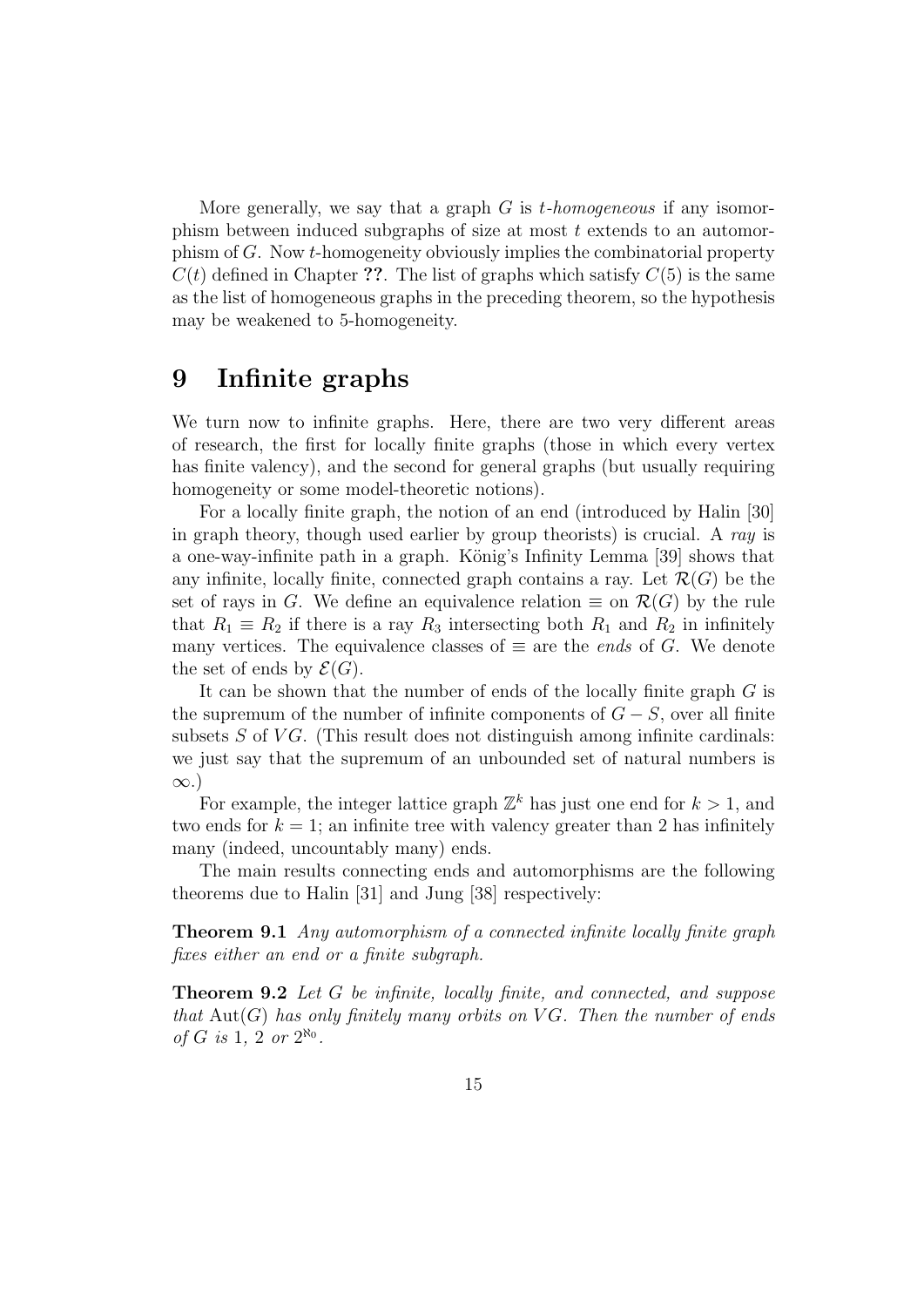For a locally finite graph, we can also consider the rate of growth of the number  $a_n$  of vertices at distance at most n from a fixed vertex v. Of course, this number depends on the chosen vertex  $v$ ; but, if the distance from  $u$  to  $v$ is  $d$ , then

$$
a_{n-d}(v) \le a_n(u) \le a_{n+d}(v),
$$

so the asymptotics of the rate of growth (for example, polynomial of degree  $k$ , exponential with constant  $c$ ) do not depend on the chosen vertex, and we can talk of the growth of G. If  $G = Cay(\mathcal{G}, S)$ , then the choice of finite generating set  $S$  for  $G$  also does not affect the asymptotics of growth, and we can talk of the growth of  $G$ . (Note, however, that a group can act vertex-transitively on each of two graphs with different growth.)

The growth is polynomial of degree k for the integer lattice  $\mathbb{Z}^k$ , and exponential with constant  $k - 1$  for the k-valent tree.

This different behaviour is not unconnected with the number of ends:

**Theorem 9.3** Let G be an infinite, locally finite, connected graph whose automorphism group has only finitely many orbits.

(a) If the growth of  $G$  is bounded by a polynomial, then it satisfies

$$
c_1 n^k \le a_n \le c_2 n^k
$$

where k is a positive integer and  $c_1, c_2 > 0$ .

- (b) G has linear growth if and only if it has two ends.
- (c) If G is a Cayley graph of  $G$ , then the growth is polynomial if and only if  $\mathcal G$  is nilpotent-by-finite.
- (d) There exist groups whose growth is faster than polynomial but slower than exponential.
- (e) If G has infinitely many ends, then it has exponential growth.

Here part (c) is the celebrated theorem of Wolf [58] and Gromov [27] on groups of polynomial growth; see Trofimov [53] for an extension to vertextransitive graphs. Part (b) follows from Gromov and from Seifter and Trofimov [48]; and an example for part (d) is the *Grigorchuk group* [26]. For a survey of vertex-transitive graphs with polynomial growth, see [37]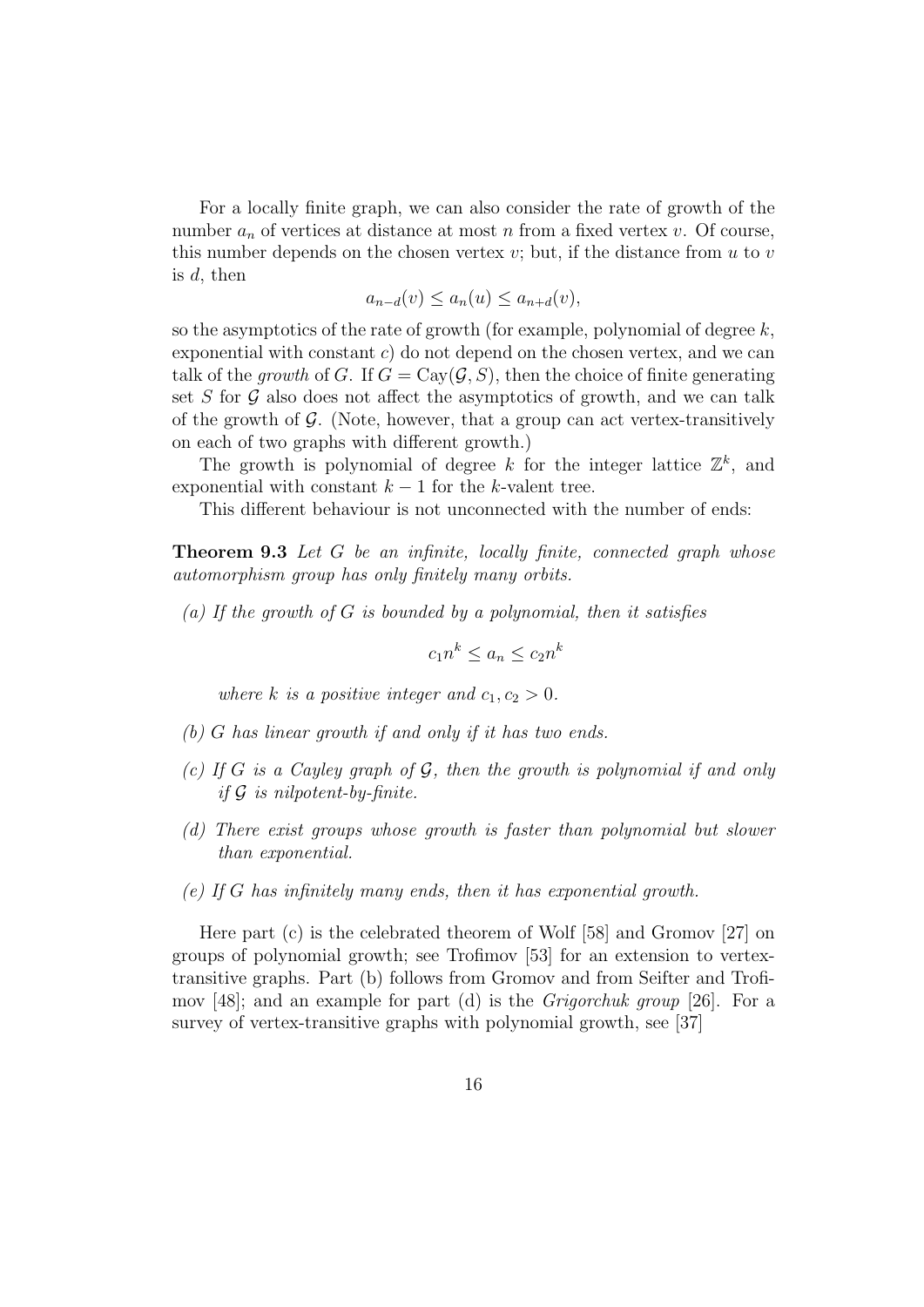There are connections between growth of a graph and harmonic analysis. Lubotzky [42] gives an account of this material.

Macpherson [45] determined the infinite locally finite distance-transitive graphs. For any integers  $s, t > 1$ , there is an infinite tree which is semiregular, with valencies s and t in the two bipartite blocks. Now the graph  $M(s, t)$  has as its vertex set the bipartite block of valency s; two vertices are adjacent if they lie at distance 2 in the tree.

#### Theorem 9.4 A locally finite infinite distance-transitive graph is isomorphic to  $M(s,t)$  for some  $s,t>1$ .

No such result holds without local finiteness. Some examples are given in Cameron [12].

Turning to arbitrary infinite graphs, we describe first the paradoxical result of Erdős and Rényi [16]: there is (up to isomorphism) a unique countable random graph; that is, there is a graph  $R$  such that a countable random graph R is isomorphic to R with probability 1. Moreover, R is highly symmetric: indeed, it is homogeneous (as defined in the preceding section). So the typical asymmetry of finite graphs does not hold in the countably infinite! A survey of the remarkable graph  $R$  appears in [11].

Other aspects of the theory are also very different in the countably infinite case, largely as a result of the random graph R. For example, in a group  $\mathcal{G}$ , case, largely as a result of the random graph R. For example, in a group  $\mathcal{G}$ ,<br>a square-root set is a set  $\sqrt{g} = \{x \in \mathcal{G} : x^2 = g\}$ ; it is non-principal if  $g \neq 1$ . The hypotheses of the following theorem of Cameron and Johnson are very mild.

**Theorem 9.5** Let  $\mathcal G$  be a countable group which is not the union of a finite number of translates of non-principal square root sets. Then almost all random Cayley graphs for  $G$  are isomorphic to  $R$ .

The classification of homogeneous graphs was extended to the infinite by Lachlan and Woodrow [40]. A graph is *universal*  $K_n$ -free if it contains no complete graph of size *n* but embeds every  $K_n$ -free graph as an induced subgraph. There is a unique countable homogeneous universal  $K_n$ -free graph for all  $n \geq 2$ : these graphs were first constructed by Henson [34] but their existence and uniqueness follows from a general construction method due to Fraüssé [19]. We denote this unique graph by  $H_n$ .

Theorem 9.6 A countable homogeneous graph is one of the following: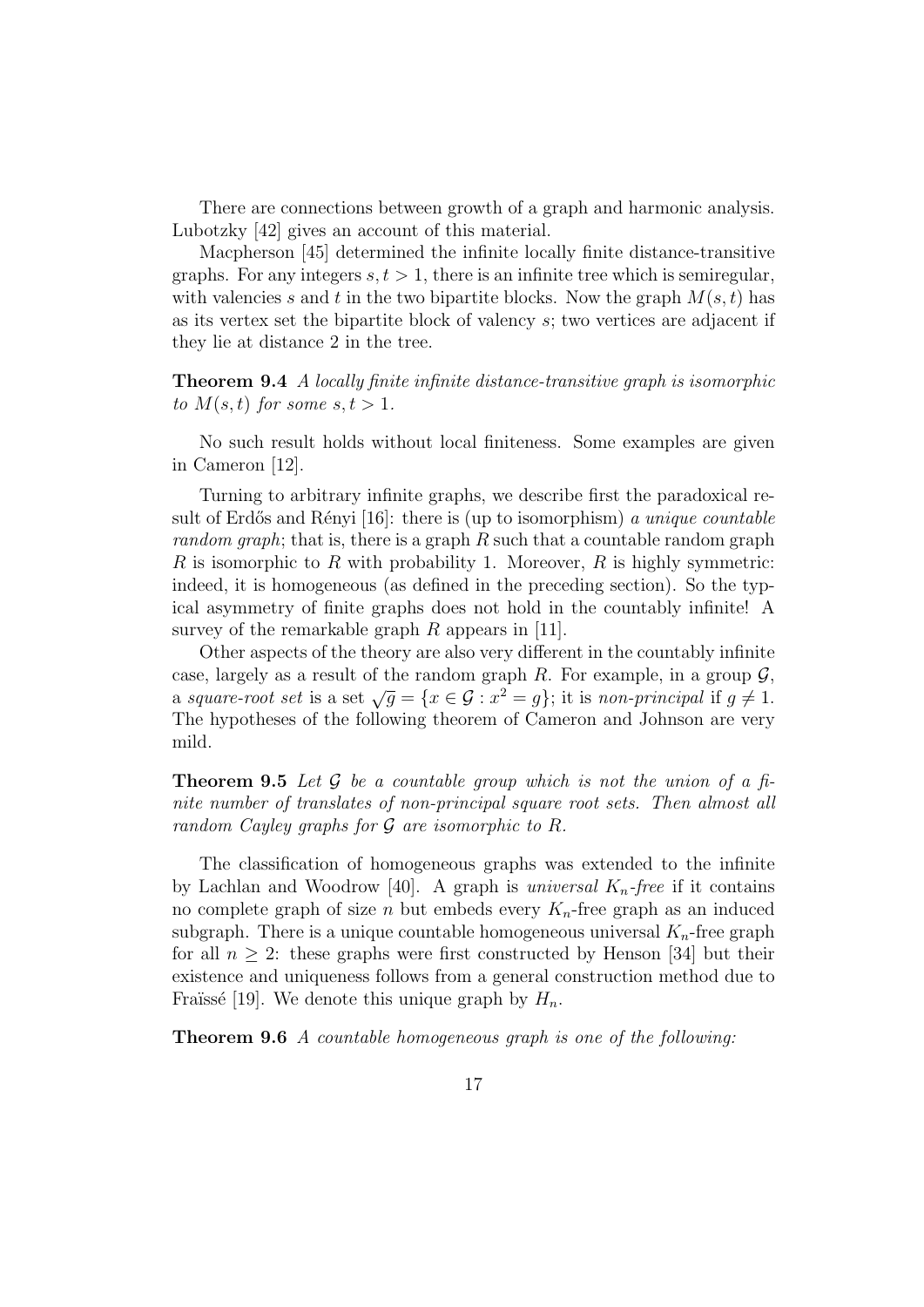- A disjoint union of complete graphs of the same size, or its complement (a complete multipartite graph);
- Henson's graph  $H_n$  (for  $n \geq 3$ ) or its complement;
- the random graph R.

### 10 Graph homomorphisms

In the final sections we turn to graph homomorphisms. The endomorphisms of a graph  $G$  (or homomorphisms from  $G$  to  $G$ ) form a semigroup; the theory of semigroups is much less well-developed algebraically than that of groups. Nevertheless, homomorphisms in general are more revealing of the graph structure than automorphisms, and the theory has developed in surprising directions. The material here is based on [29], for which we refer for more details and references.

We will consider only finite simple graphs in this section.

A homomorphism from a graph  $G$  to a graph  $H$  is a function  $f$  from  $VG$ to VH such that, if  $u \sim v$  in G, then  $uf \sim vf$  in H. Thus, an isomorphism is a bijective homomorphism whose inverse is also a homomorphism. An endomorphism of  $G$  is a homomorphism from  $G$  to  $G$ .

A proper vertex-colouring of  $G$  with  $r$  colours is a map from  $VG$  to  $\{1, \ldots, r\}$  such that adjacent vertices have distinct images. In other words, it is a homomorphism from G to the complete graph  $K_r$ . (For example, every bipartite graph has a homomorphism onto  $K_2$ .) Thus, the existence and enumeration questions for homomorphisms from  $G$  to  $H$  generalise the chromatic number and chromatic polynomial of G. So we expect these questions to be hard! We write  $G \to H$  if there is a homomorphism from G to H, and think of this as saying that "G has a  $H$ -colouring".

If  $G \to H$  and  $H \to G$ , then we say that G and H are homomorphically equivalent, and write  $G \leftrightarrow H$ . We write the homomorphic equivalence class of  $G$  as  $[G]$ . The set of such equivalence classes is partially ordered by the rule that  $[G] \preceq [H]$  if  $G \to H$ . Quite a lot is known about this partial order: it is a lattice order, and it is dense (that is, if  $[G] \prec [H]$ , then there exists K with  $[G] \prec [K] \prec [H]$ ).

The *independence ratio*  $i(G)$  of a graph G is the ratio of the size of the largest independent set in  $G$  to the number of vertices of  $G$ . The *odd girth* of G is the size of the shortest odd cycle in G. As usual,  $\omega$  and  $\chi$  denote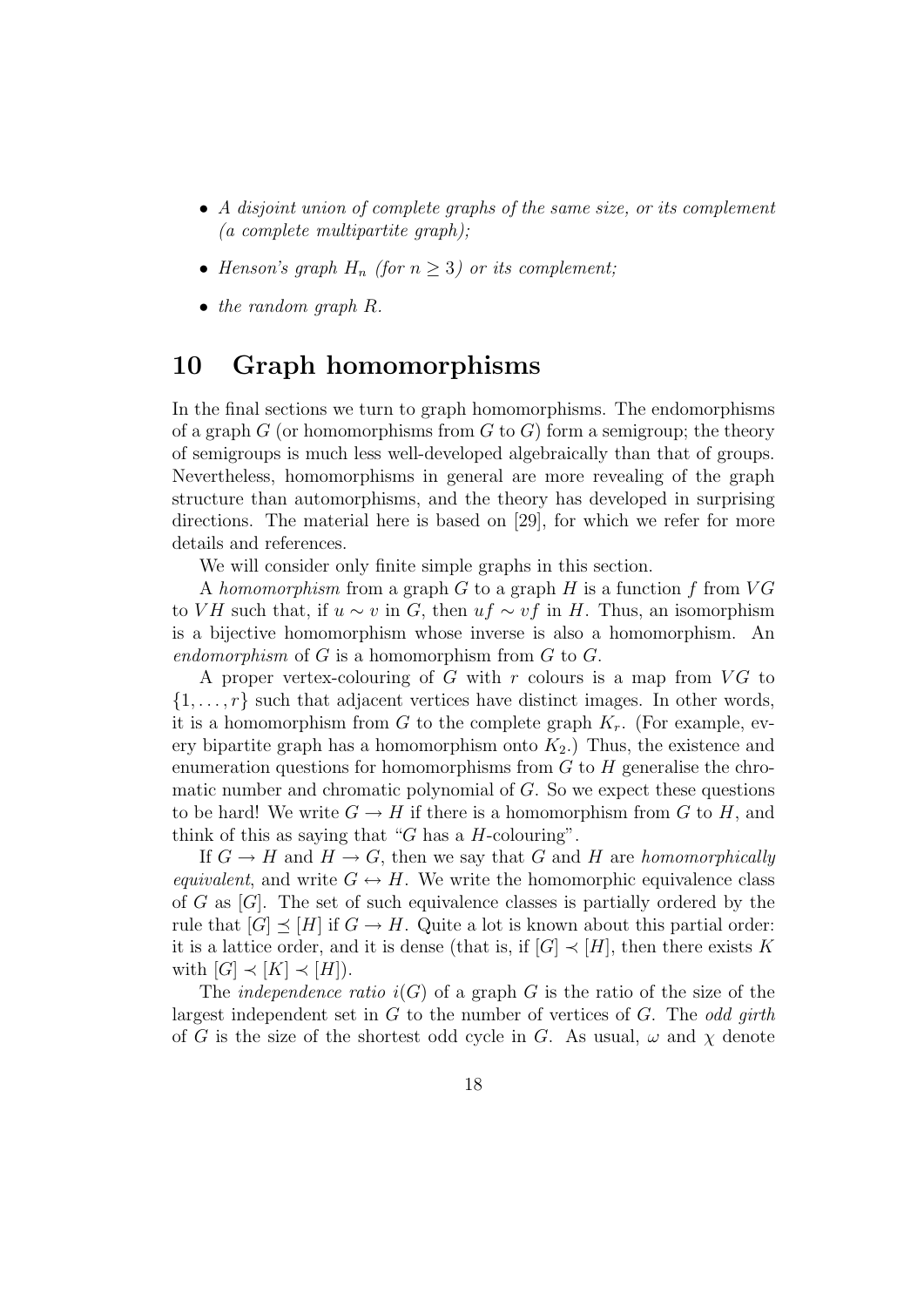clique number and chromatic number. The following result gives a sufficient condition for the existence of homomorphisms from  $G$  to  $H$ :

**Theorem 10.1** Suppose that  $G \rightarrow H$ . Then

- $\omega(G) > \omega(H)$  and  $\chi(G) < \chi(H)$ ;
- the odd girth of  $G$  is at least as great of that of  $H$ ;
- if H is vertex-transitive then  $i(G) \geq i(H)$ .

A retraction of  $G$  is a homomorphism f from  $G$  onto an induced subgraph H of G such that the restriction of f to  $VH$  is the identity map. The subgraph H is called a retract of G. it is easy to see that, given any endomorphism of G, some power of it is a retraction. Any retraction of a connected graph can be expressed as the composition of a sequence of foldings, where a folding is a homomorphism which identifies a unique pair of vertices.

The result of Sabidussi [47] mentioned at the start of Section 7 shows that every vertex-transitive graph is a retract of a Cayley graph.

Retracts play an important role in topology, based in part on the fact that a retract  $H$  of  $G$  is an *isometric subgraph* (that is, the distance between two vertices of  $H$  is the same if calculated in  $H$  or in  $G$ ).

A graph is a core if it has no non-trivial retraction; equivalently, if every endomorphism is an automorphism. If  $H$  is a retract of  $G$  and is itself a core, then we say that  $H$  is a *core of G*. Now the following holds:

- **Theorem 10.2** (a) If  $G \leftrightarrow H$ , then any core of G is isomorphic to any core of H. In particular, all cores of G are isomorphic (and we can speak of the core of  $G$ ).
- (b) The core of G is (up to isomorphism) the smallest graph in  $[G]$ .
- (c) The core of a vertex-transitive graph is vertex-transitive.

Many cores are known, for example all circulants of prime order, and the Kneser graph  $K(r, s)$  whose vertices are the s-subsets of  $\{1, \ldots, r\}$  with  $r > 2s$ , two vertices adjacent if they are disjoint (so that the Petersen graph is  $K(5, 2)$ ). For a survey of cores and their properties, see [33].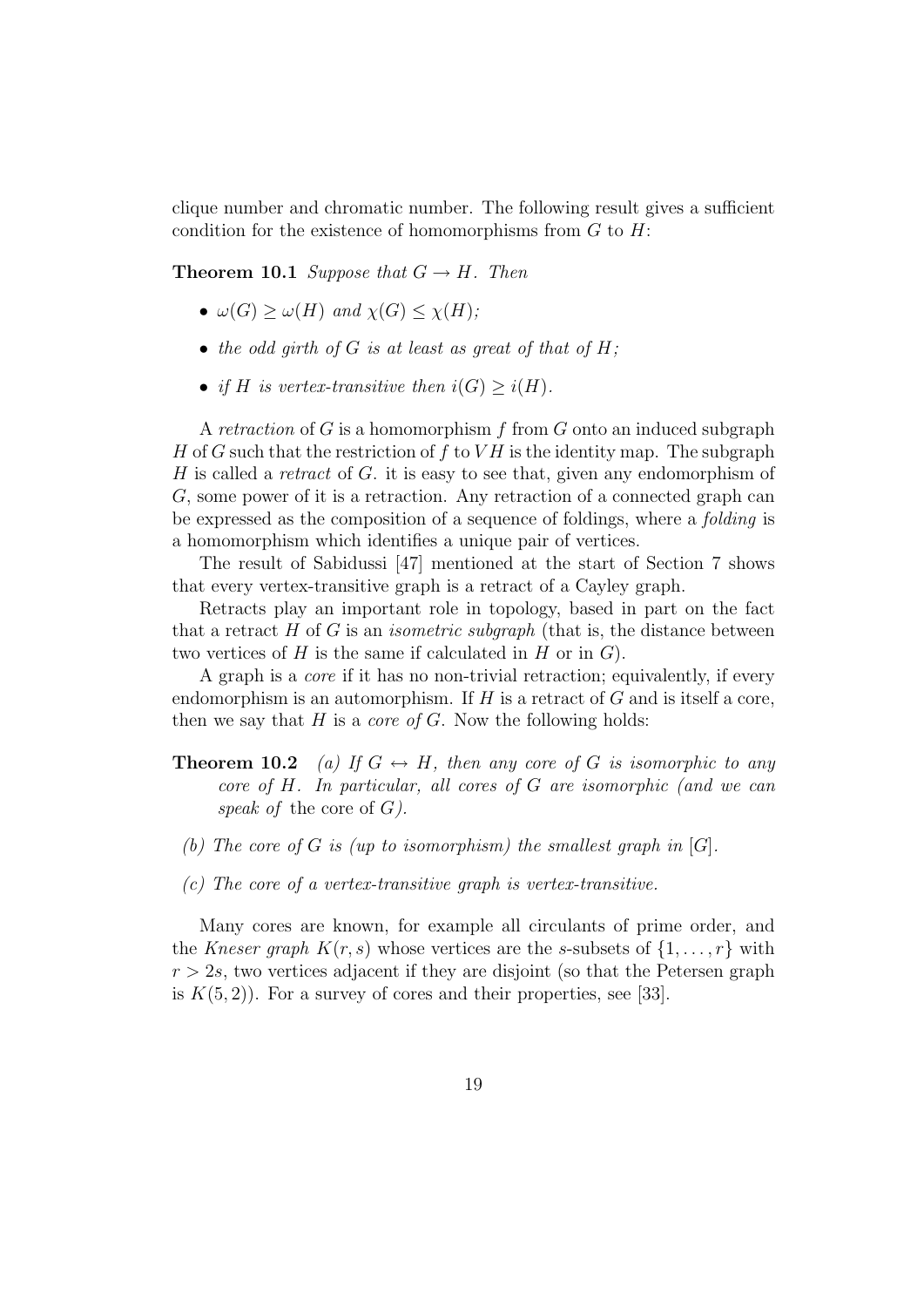### References

- [1] N. Alon and Y. Roichman, Random Cayley graphs and expanders, Random Structures Appl. 5 (1994), 271–284.
- [2] L. Babai, Automorphism groups of graphs and edge-contraction, Discrete Math. 8 (1974), 13–20.
- [3] L. Babai, Vertex-transitive graphs and vertex-transitive maps, J. Graph Theory 15 (1991), 587–627.
- [4] L. Babai and C. D. Godsil, On the automorphism groups of almost all Cayley graphs, Europ. J. Combinatorics 3 (1982), 9–15.
- [5] L. Babai and A. J. Goodman, On the abstract group of automorphisms, In Coding Theory, Design Theory, Group Theory (ed. D. Jungnickel and S. A. Vanstone), Wiley, New York, 1993, pp. 121–143.
- [6] L. Babai, A. J. Goodman and L. Pyber, On faithful permutation representations of small degree, *Comm. Algebra* 21 (1993), 1587–1602.
- [7] L. Babai, D. Yu. Grigoryev and D. M. Mount, Isomorphism of graphs with bounded eigenvalue multiplicity, *Proc.* 14th  $ACM$   $STOC$  (1982), 310–324.
- [8] V. K. Bulitko, O grafach s zadanymi okruzeniami verśin, Trudy Mat. Inst. im. Steklova 133 (1973), 78–94 (in Russian).
- [9] P. J. Cameron, On graphs with given automorphism group, Europ. J. Combinatorics 1 (1980), 91–96.
- [10] P. J. Cameron, 6-transitive graphs, J. Combinatorial Theory (B) 28 (1980), 168–179.
- [11] P. J. Cameron, The random graph, In: The Mathematics of Paul Erdős, (J. Nešetřil and R. L. Graham, eds.), Springer, Berlin, 1996, pp. 331– 351.
- [12] P. J. Cameron, A census of infinite distance-transitive graphs, Discrete *Math.* **192** (1998), 11–26.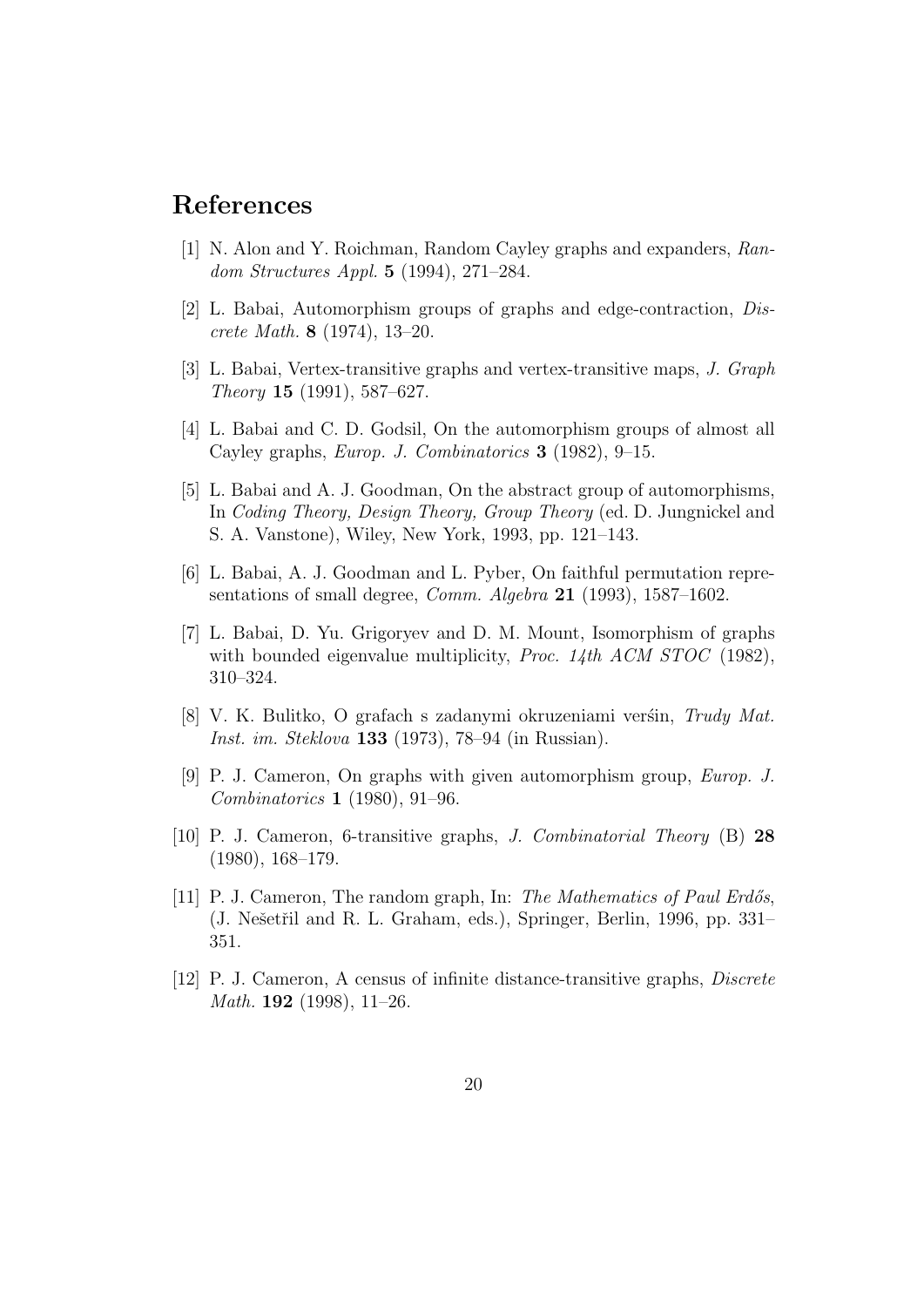- [13] P. J. Cameron, Permutation Groups, Cambridge Univ. Press, Cambridge, 1999.
- [14] A. Chan and C. D. Godsil, Symmetry and eigenvectors, In: G. Hahn and G. Sabidussi (eds.), Graph Symmetry: Algebraic Methods and Applications, Kluwer, Dordrecht, 1997, pp. 75–106.
- [15] W. Dicks and M. J. Dunwoody, Groups Acting on Graphs, Cambridge University Press, Cambridge, 1989.
- [16] P. Erdős and A. Rényi, Asymmetric graphs, Acta Math. Acad. Sci. Hun $gar.$  14 (1963), 295–315.
- [17] S. Evdokimov, M. Karpinski and I. Ponomarenko. Compact cellular algebras and permutation groups, Discrete Math. 197/198 (1999), 247–267.
- [18] B. Fischer, Finite groups generated by 3-transpositions, I, Invent. Math. 13 (1971), 232–246.
- [19] R. Fraïssé, Sur certains relations qui généralisent l'ordre des nombres rationnels, C. R. Acad. Sci. Paris 237 (1953), 540–542.
- [20] R. Frucht, Herstellung von Graphen mit vorgegebener abstrakter Gruppe, Compositio Math. 6 (1938), 239–250.
- [21] R. Frucht, Graphs of degree 3 with given abstract group, Canad. J. Math. 1 (1949), 365–378.
- [22] A. D. Gardiner, Homogeneous graphs, J. Combinatorial Theory (B) 20 (1976), 94–102.
- [23] M. R. Garey and D. S. Johnson, Computers and Intractibility: A Guide to the Theory of NP-Completeness, W. H. Freeman, San Francisco, 1979.
- [24] M. Giudici, Quasiprimitive groups with no fixed-point-free elements of prime order, J. London Math. Soc. (2) 67 (2003), 73–84.
- [25] C. D. Godsil, GRR's for non-solvable groups, Colloq. Math. Soc. Janos Bolyai 25 (1981), 221–239.
- [26] R. I. Grigorchuk, On the Burnside problem for periodic groups, Funkcional Anal. i Prilozen 14 (1980), 53–54; transl. Functional Anal. Appl. 14 (1980), 41–43.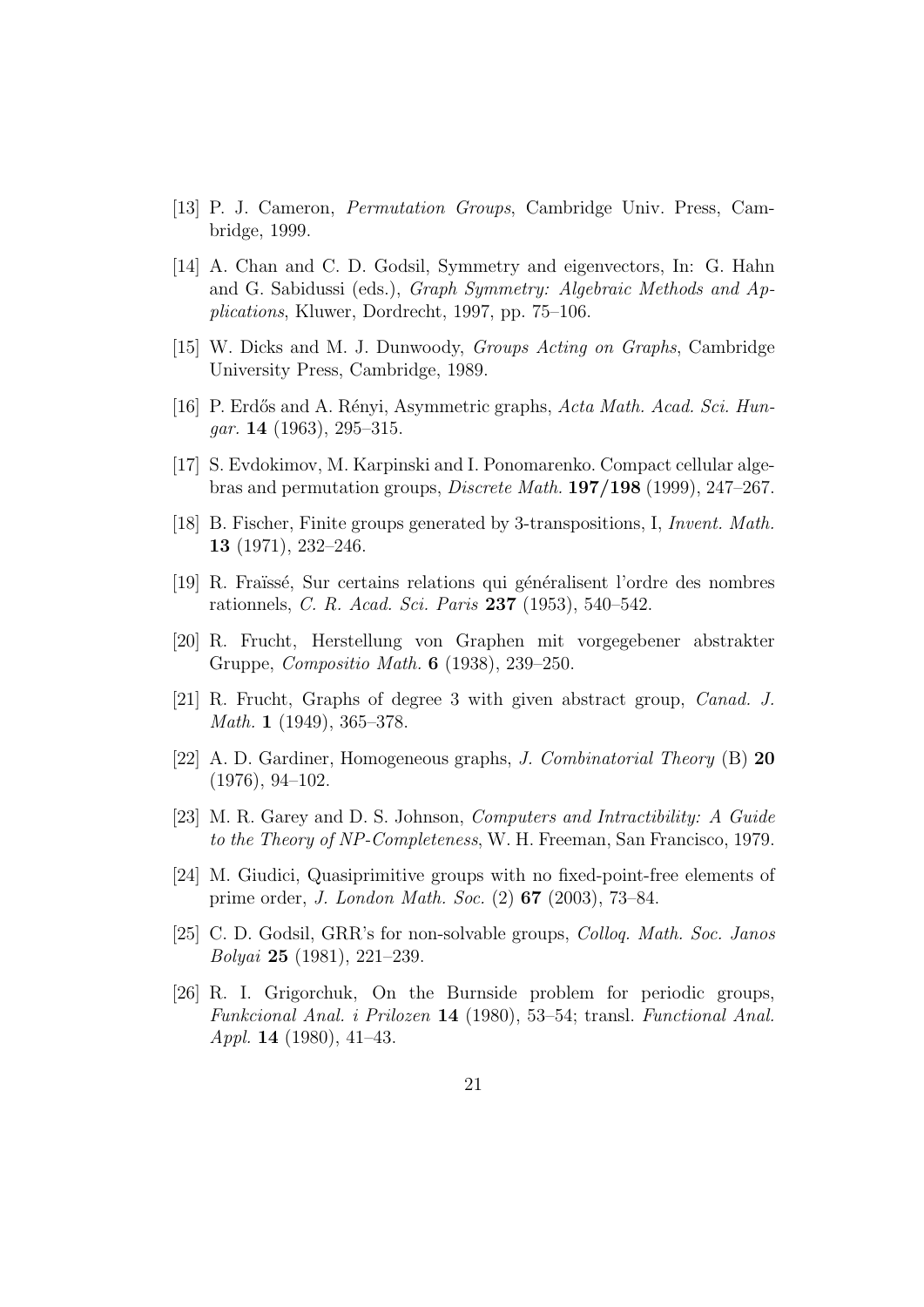- [27] M. Gromov, Groups of polynomial growth and expanding maps, Publ. Math. IHES 53 (1981), 53–78.
- [28] G. Hahn and G.Sabidussi (eds.), Graph Symmetry: Algebraic Methods and Applications, Kluwer, Dordrecht, 1997.
- [29] G. Hahn and C. Tardif, Graph homomorphisms: Structure and symmetry, In: Graph Symmetry: Algebraic Methods and Applications (ed. G. Hahn and G. Sabidussi), Kluwer, Dordrecht (1997), pp. 107–166.
- [30] R. Halin, Uber unendliche Wege in Graphen, *Math. Ann.* **157** (1964), 125–137.
- [31] R. Halin, Automorphisms and endomorphisms of infinite locally finite graphs, Abh. Math. Sem. Hamburg 39 (1973), 251–283.
- [32] J. I. Hall, Locally Petersen graphs, J. Graph Theory 4 (1980), 173–187.
- [33] P. Hell and J. Nešetřil, The core of a graph, *Discrete Math.* **109** (1992), 117–126.
- [34] C. W. Henson, A family of countable homogeneous graphs, *Pacific J.* Math. 38 (1971), 69–83.
- $[35]$  D. Hetzel, Über reguläre graphische Darstellungen von auflösbare Gruppen, Diplomarbeit, Techn. Univ. Berlin, 1976.
- [36] D. G. Higman and C. C. Sims, A simple group of order 44,352,000, Math. Z. 105 (1968), 110–113.
- [37] W. Imrich and N. Seifter, A survey on graphs with polynomial growth, Discrete Math. 95 (1991), 101–117.
- [38] H. A. Jung, A note on fragments of infinite graphs, Combinatorica 1 (1981), 285–288.
- [39] D. König, *Theorie der endlichen und unendlichen Graphen*, Akad. Verlagsgeselschaft, Leipzig, 1936.
- [40] A. H. Lachlan and R. E. Woodrow, Countable ultrahomogeneous undirected graphs, Trans. Amer. Math. Soc. 262 (1980), 51–94.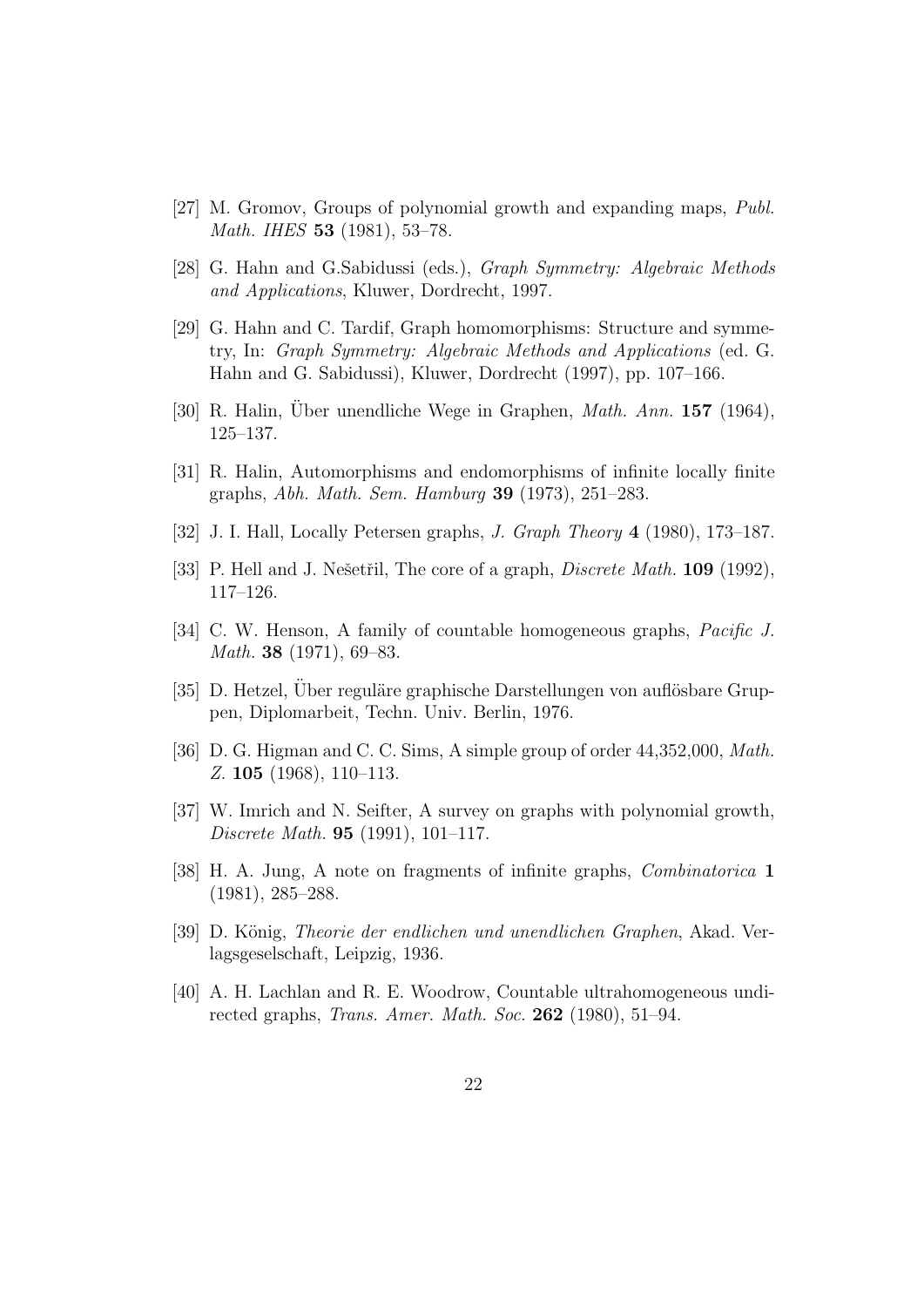- [41] On graphs whose full automorphism group is an alternating group or a finite classical group, *Proc. London Math. Soc.*  $(3)$  **47**  $(1983)$ , 337–362.
- [42] A. Lubotzky, Discrete Groups, Expanding Graphs, and Invariant Measures, Birkhäuser, Basel, 1994.
- [43] E. M. Luks, Isomorphism of graphs of bounded valence can be tested in polynomial time, *J. Comp. Sys. Sci.* 25 (1982),  $42-65$ .
- [44] B. D. McKay and C. E. Praeger, Vertex-transitive graphs which are not Cayley graphs, I, J. Austral. Math. Soc. (A) 56 (1994), 53–63.
- [45] H. D. Macpherson, Infinite distance-transitive graphs of finite valency, Combinatorica 2 (1982), 63–69.
- [46] J. W. Moon, Tournaments with a given automorphism group, *Canad.* J. Math. 16 (1964), 485–489.
- [47] G. Sabidussi, Vertex-transitive graphs, Monatsh. Math. 68 (1964), 426– 438.
- [48] N. Seifter and V. I. Trofimov, Automorphism groups of graphs with quadratic growth, J. Combinatorial Theory 71 (1997), 205–210.
- [49] J.-P. Serre, Trees, Springer, Berlin, 1980.
- [50] C. Thomassen, The Hadwiger number of infinite vertex-transitive graphs, Combinatorica 12 (1992), 481–491.
- [51] C. Thomassen, Embeddings of graphs, Discrete Math. 124 (1994), 217– 228.
- [52] G. Tinhofer, Graph isomorphism and theorems of Birkhoff type, Computing 36 (1986), 285–300.
- [53] V. I. Trofimov, Graphs with polynomial growth, *Mat. Sb.* **123** (1984), 407–421; transl. *Math. USSR Sb.* 51 (1985), 405–417.
- [54] G. M. Weetman, A construction of locally homogeneous graphs, J. London Math. Soc.,  $(2)$  50  $(1994)$ , 68-86.
- [55] G. M. Weetman, Diameter bounds for graph extensions, J. London Math. Soc., (2) **50** (1994), 209–221.